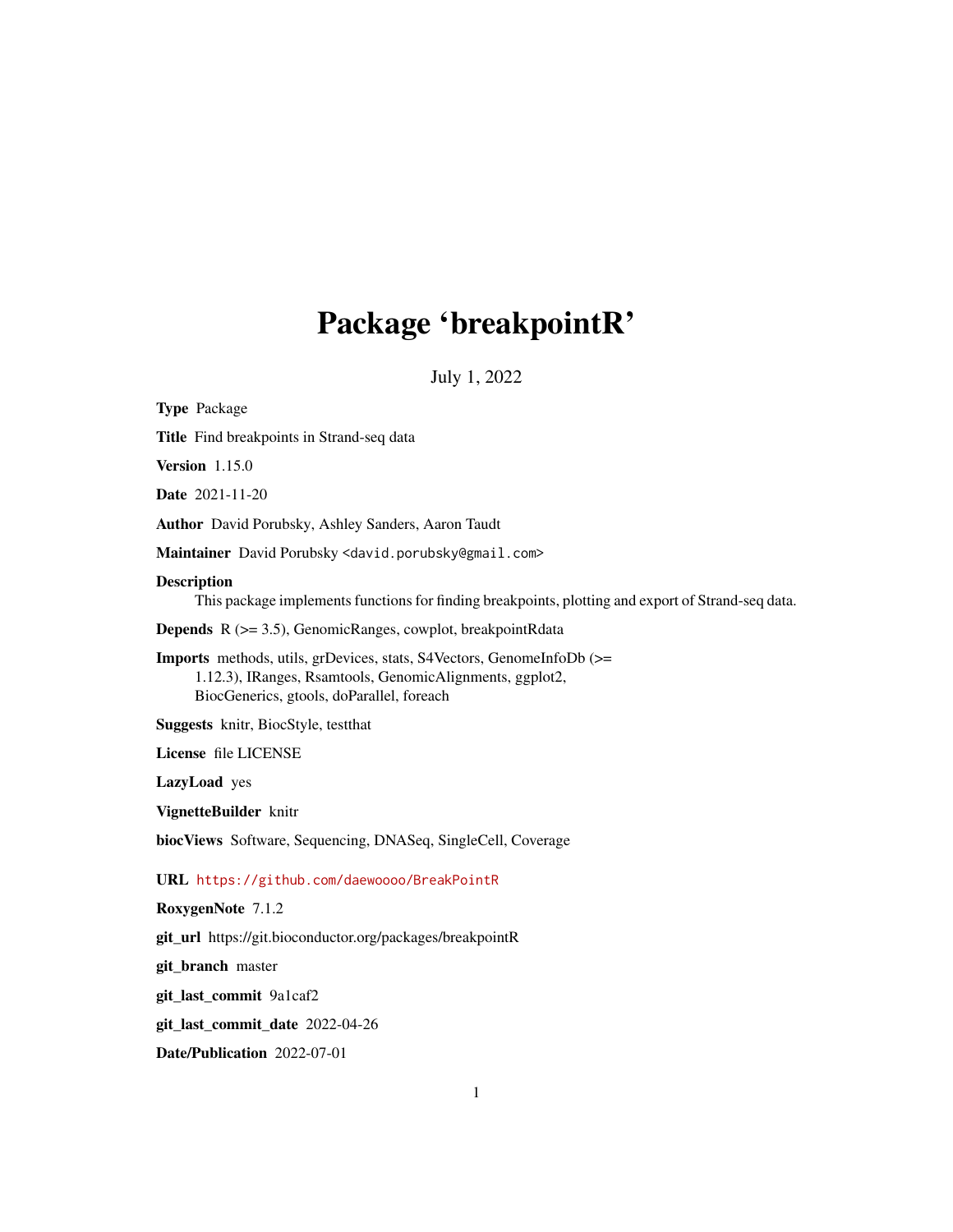## <span id="page-1-0"></span>R topics documented:

|                                                                                                                        | $\overline{2}$ |
|------------------------------------------------------------------------------------------------------------------------|----------------|
| <b>BreakPoint</b>                                                                                                      | 3              |
| breakpointr                                                                                                            | 3              |
|                                                                                                                        | 5              |
| breakSeekr                                                                                                             | 6              |
|                                                                                                                        | $\overline{7}$ |
|                                                                                                                        | 8              |
|                                                                                                                        | 9              |
|                                                                                                                        | 10             |
|                                                                                                                        | 11             |
|                                                                                                                        | 12             |
| $export Regions \dots \dots \dots \dots \dots \dots \dots \dots \dots \dots \dots \dots \dots \dots \dots \dots \dots$ | 12             |
|                                                                                                                        | 13             |
|                                                                                                                        | 14             |
|                                                                                                                        | 15             |
|                                                                                                                        | 16             |
|                                                                                                                        | 17             |
|                                                                                                                        | 18             |
|                                                                                                                        | 18             |
|                                                                                                                        | 19             |
|                                                                                                                        | 20             |
|                                                                                                                        | 20             |
|                                                                                                                        | 21             |
|                                                                                                                        | 22             |
|                                                                                                                        | 23             |
|                                                                                                                        | 23             |
|                                                                                                                        | 24             |
|                                                                                                                        | 26             |
|                                                                                                                        | 27             |
|                                                                                                                        | 27             |
|                                                                                                                        | 28             |
|                                                                                                                        | 29             |
|                                                                                                                        |                |

breakpointR-package *Breakpoint detection in Strand-Seq data*

### <span id="page-1-1"></span>Description

This package implements functions for finding breakpoints, plotting and export of Strand-seq data.

### Details

The main function of this package is [breakpointr](#page-2-1) and produces several plots and browser files. If you want to have more fine-grained control over the different steps check the vignette [How to use](#page-0-0) [breakpointR.](#page-0-0)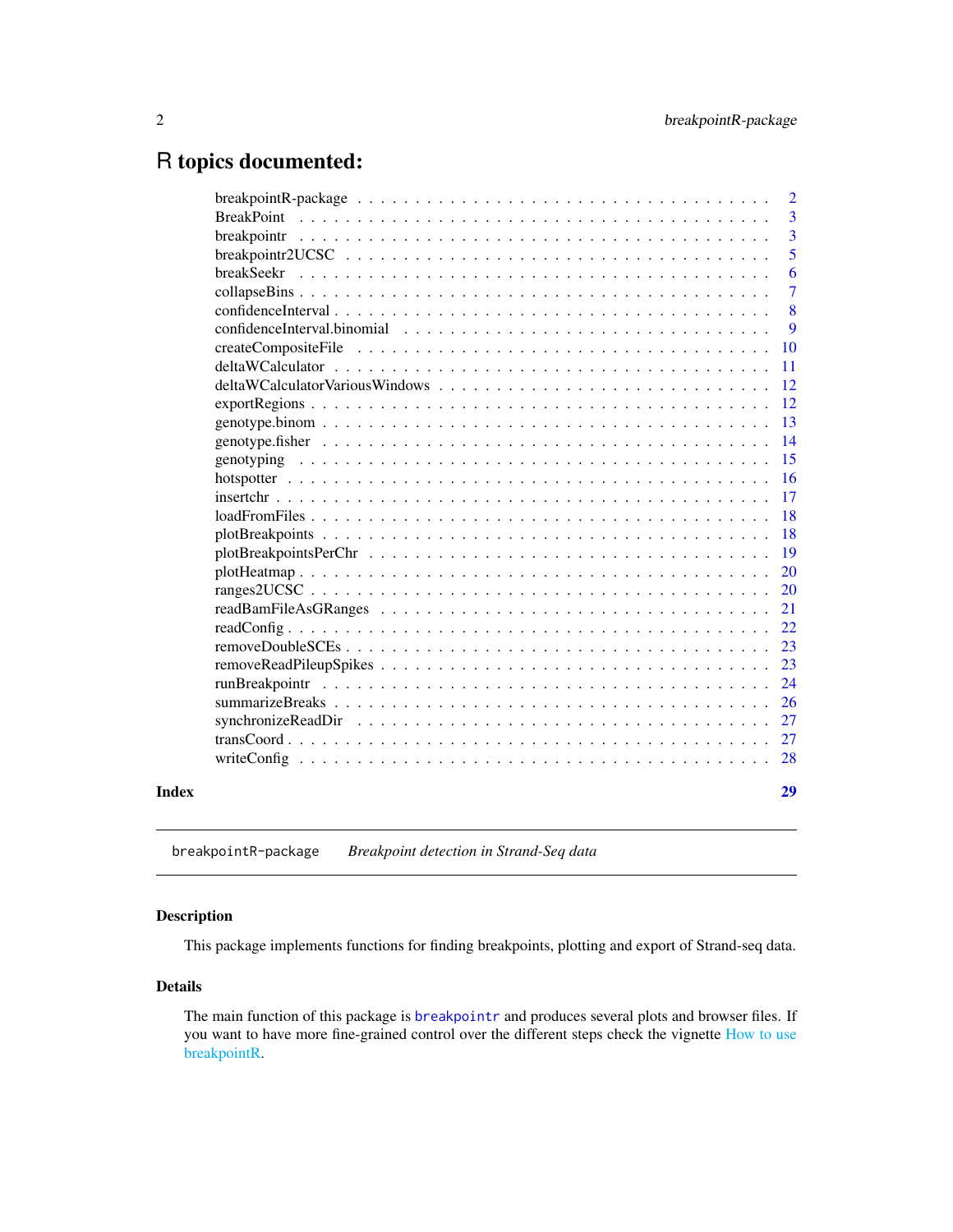#### <span id="page-2-0"></span>BreakPoint 3

#### Author(s)

David Porubsky, Ashley Sanders, Aaron Taudt

<span id="page-2-2"></span>BreakPoint *BreakPoint object*

#### Description

The BreakPoint object is output of the function [runBreakpointr](#page-23-1) and is basically a list with various entries. The class() attribute of this list was set to "BreakPoint". Entries can be accessed with the list operators '[[]]' and '\$'.

### Value

| fragments | A GRanges-class object with read fragments.                    |
|-----------|----------------------------------------------------------------|
| deltas    | A GRanges-class object with deltaWs.                           |
| breaks    | A GRanges-class object containing the breakpoint coordinates.  |
| counts    | A GRanges-class object with the regions between breakpoints.   |
| params    | A vector with parameters that were used to obtain the results. |

#### See Also

runBreakpointr

<span id="page-2-1"></span>breakpointr *Main function for the* [breakpointR](#page-1-1) *package*

#### Description

This function is an easy-to-use wrapper to find breakpoints with [runBreakpointr](#page-23-1) in parallel, write the results to file, plot results and find hotspots.

```
breakpointr(
  inputfolder,
  outputfolder,
  configfile = NULL,
  numCPU = 1,
  reuse.existing.files = FALSE,
  windowsize = 1e+06,
  binMethod = "size",
  multi.sizes = NULL,
  pairedEndReads = FALSE,
```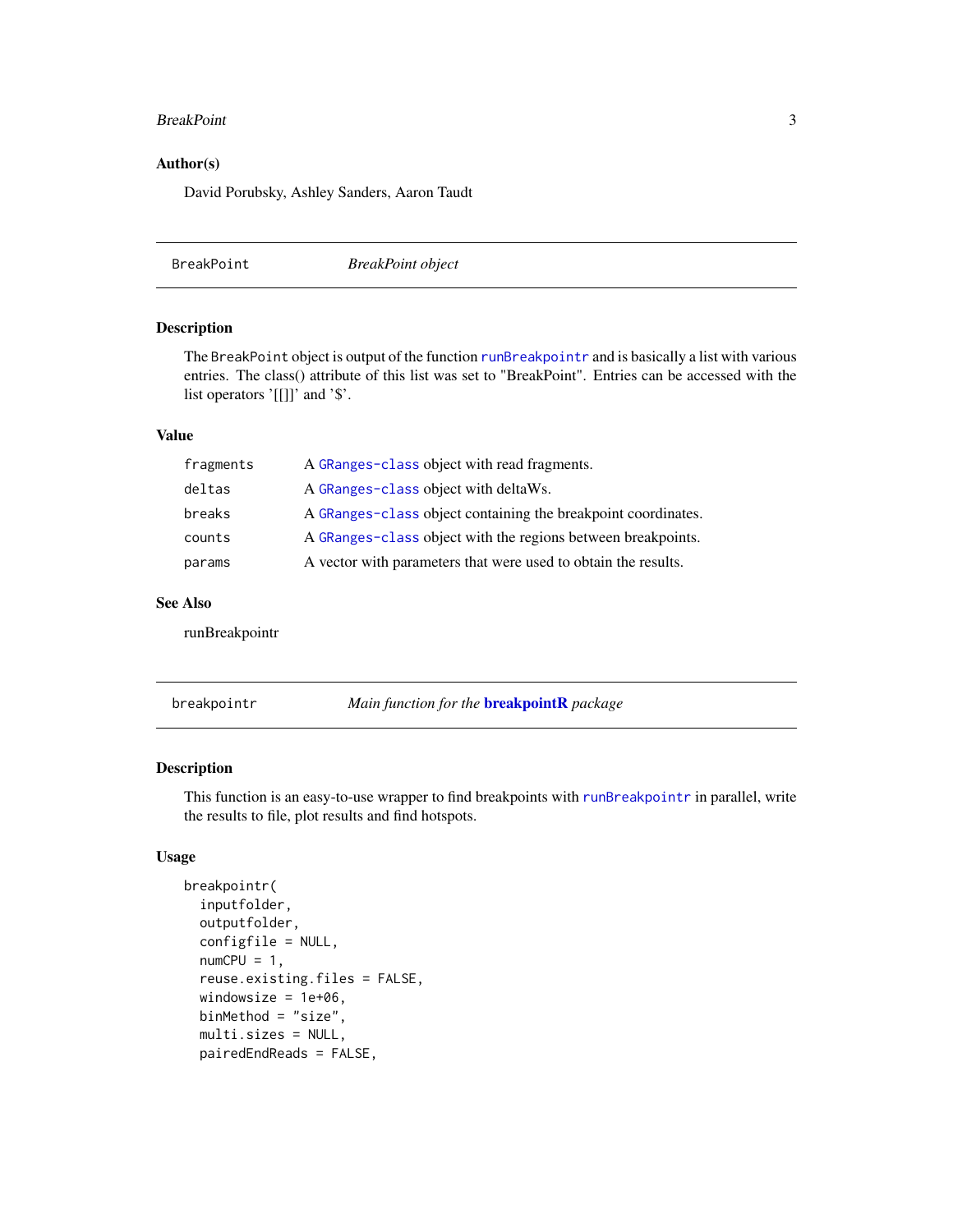```
pair2frgm = FALSE,
 chromosomes = NULL,
 minmapq = 10,
 filtAlt = FALSE,
 genoT = "fisher",trim = 10,
 peakTh = 0.33,
 zlim = 3.291,
 background = 0.05,
 minReads = 10,maskRegions = NULL,
 callHotSpots = FALSE,
 conf = 0.99)
```

| inputfolder          | Folder with BAM files.                                                                                                                                                                                                                                                                                              |
|----------------------|---------------------------------------------------------------------------------------------------------------------------------------------------------------------------------------------------------------------------------------------------------------------------------------------------------------------|
| outputfolder         | Folder to output the results. If it does not exist it will be created.                                                                                                                                                                                                                                              |
| configfile           | A file specifying the parameters of this function (without input folder, output folder<br>and configfile). Having the parameters in a file can be handy if many samples<br>with the same parameter settings are to be run. If a configfile is specified, it<br>will take priority over the command line parameters. |
| numCPU               | The numbers of CPUs that are used. Should not be more than available on your<br>machine.                                                                                                                                                                                                                            |
| reuse.existing.files |                                                                                                                                                                                                                                                                                                                     |
|                      | A logical indicating whether or not existing files in outputfolder should be<br>reused.                                                                                                                                                                                                                             |
| windowsize           | The window size used to calculate deltaWs, either number of reads or genomic<br>size depending on binMethod.                                                                                                                                                                                                        |
| binMethod            | Method used to calculate optimal number of reads in the window ("size", "reads").<br>By default binMethod='size'.                                                                                                                                                                                                   |
| multi.sizes          | User defined multiplications of the original window size.                                                                                                                                                                                                                                                           |
| pairedEndReads       | Set to TRUE if you have paired-end reads in your file.                                                                                                                                                                                                                                                              |
| pair2frgm            | Set to TRUE if every paired-end read should be merged into a single fragment.                                                                                                                                                                                                                                       |
| chromosomes          | If only a subset of the chromosomes should be binned, specify them here.                                                                                                                                                                                                                                            |
| min.mapq             | Minimum mapping quality when importing from BAM files.                                                                                                                                                                                                                                                              |
| filtAlt              | Set to TRUE if you want to filter out alternative alignments defined in 'XA' tag.                                                                                                                                                                                                                                   |
| genoT                | A method ('fisher' or 'binom') to genotype regions defined by a set of break-<br>points.                                                                                                                                                                                                                            |
| trim                 | The amount of outliers in deltaWs removed to calculate the stdev (10 will re-<br>move top 10% and bottom 10% of deltaWs).                                                                                                                                                                                           |
| peakTh               | The treshold that the peak deltaWs must pass to be considered a breakpoint (e.g.<br>$0.33$ is $1/3$ of max(deltaW)).                                                                                                                                                                                                |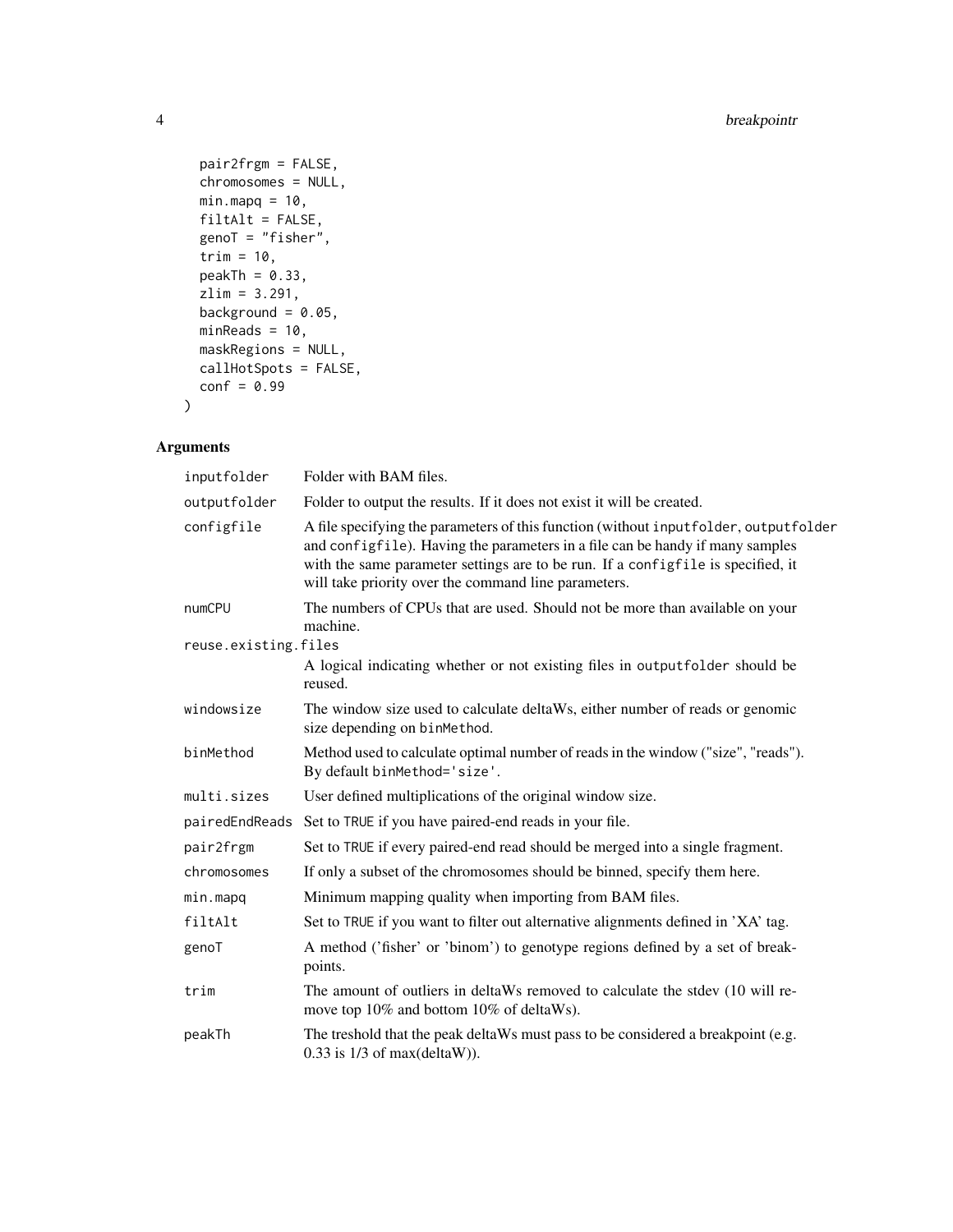### <span id="page-4-0"></span>breakpointr2UCSC 5

| zlim         | The number of stdev that the deltaW must pass the peakTh (ensures only signif-<br>icantly higher peaks are considered). |
|--------------|-------------------------------------------------------------------------------------------------------------------------|
| background   | The percent (e.g. $0.05 = 5\%$ ) of background reads allowed for WW or CC<br>genotype calls.                            |
| minReads     | The minimal number of reads between two breaks required for genotyping.                                                 |
| maskRegions  | List of regions to be excluded from the analysis (tab-separated file: chromo-<br>somes start end).                      |
| callHotSpots | Search for regions of high abundance of breakpoints in single cells.                                                    |
| conf         | Desired confidence interval of localized breakpoints.                                                                   |

### Value

NULL

### Author(s)

David Porubsky, Aaron Taudt, Ashley Sanders

#### Examples

```
## Not run:
## The following call produces plots and genome browser files for all BAM files in "my-data-folder"
breakpointr(inputfolder="my-data-folder", outputfolder="my-output-folder")
## End(Not run)
```
breakpointr2UCSC *Export UCSC browser formated files*

### Description

Write a bedfile or bedgraph from a breakpointR object for upload on to the UCSC Genome browser.

```
breakpointr2UCSC(
  index,
  outputDirectory,
  fragments = NULL,
  deltaWs = NULL,
 breakTrack = NULL,
  confidenceIntervals = NULL,
  breaksGraph = NULL
)
```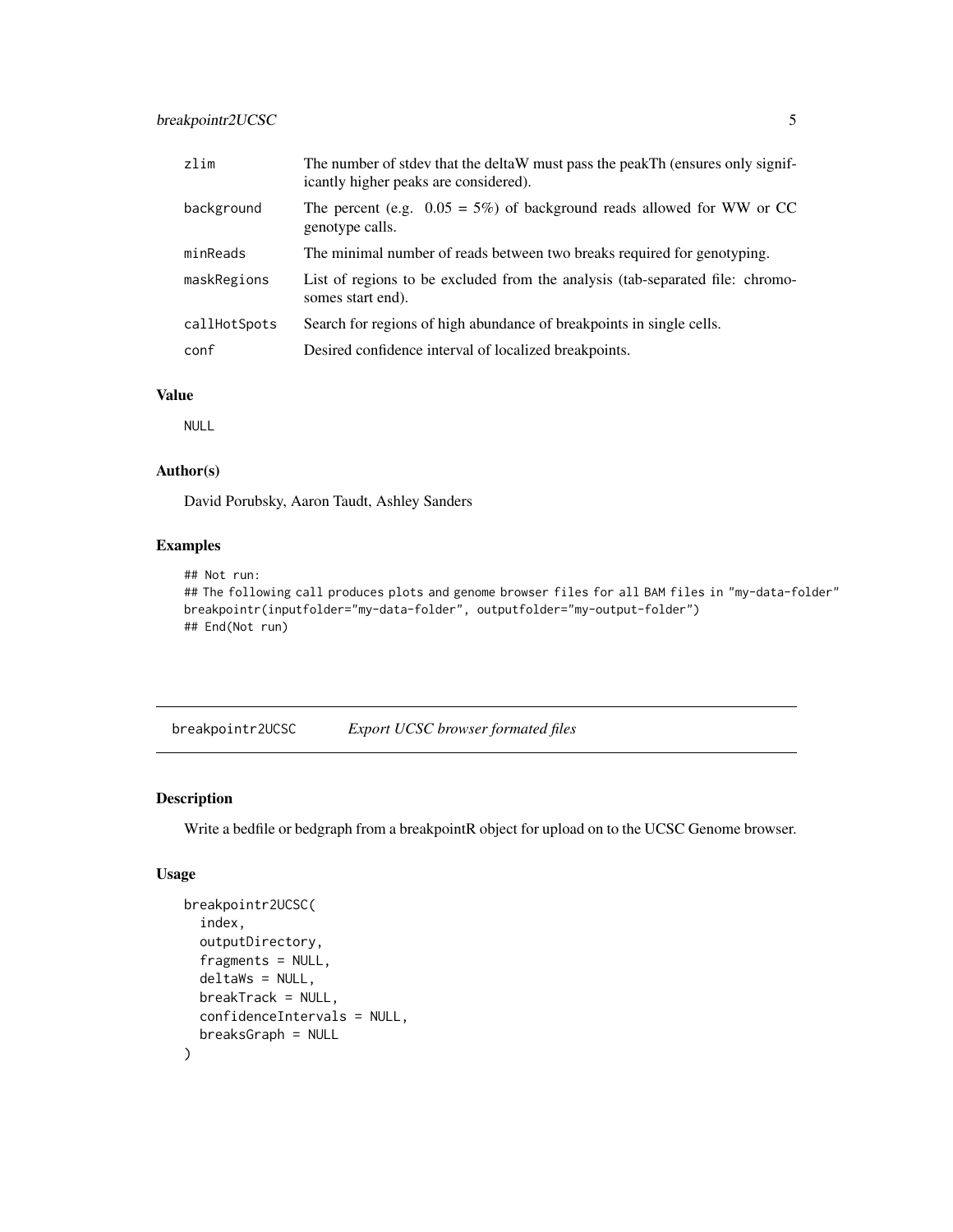### <span id="page-5-0"></span>Arguments

| index               | A character used to name the bedfile(s).                                                                                                                  |
|---------------------|-----------------------------------------------------------------------------------------------------------------------------------------------------------|
| outputDirectory     |                                                                                                                                                           |
|                     | Location to write bedfile $(s)$ .                                                                                                                         |
| fragments           | A GRanges-class object with strand and mapq metadata, such as that generated<br>by readBamFileAsGRanges                                                   |
| deltaWs             | A GRanges-class object with metadata column "deltaW" generated by deltaWCalculator.                                                                       |
| breakTrack          | A GRanges-class object with metadata "genoT" (e.g. new Breaks) will write a<br>bedtrack with refined breakpoints.                                         |
| confidenceIntervals |                                                                                                                                                           |
|                     | A GRanges-class object with metadata "genoT" the same length as breakTrack<br>(e.g. confint) will write a bedtrack with breakpoints confidence intervals. |
| breaksGraph         | A GRanges-class object.                                                                                                                                   |

#### Value

NULL

### Author(s)

Ashley Sanders, David Porubsky, Aaron Taudt

### Examples

```
## Get an example file
exampleFolder <- system.file("extdata", "example_results", package="breakpointRdata")
exampleFile <- list.files(exampleFolder, full.names=TRUE)[1]
## Load the file
brkpts <- get(load(exampleFile))
## Write results to BED files
breakpointr2UCSC(index='testfile', outputDirectory=tempdir(), breakTrack=brkpts$breaks)
```
breakSeekr *Find breakpoints from deltaWs*

### Description

Find breakpoints from deltaWs by localizing significant peaks based on z-score calculation.

```
breakSeekr(deltaWs, trim = 10, peakTh = 0.33, zlim = 3.291)
```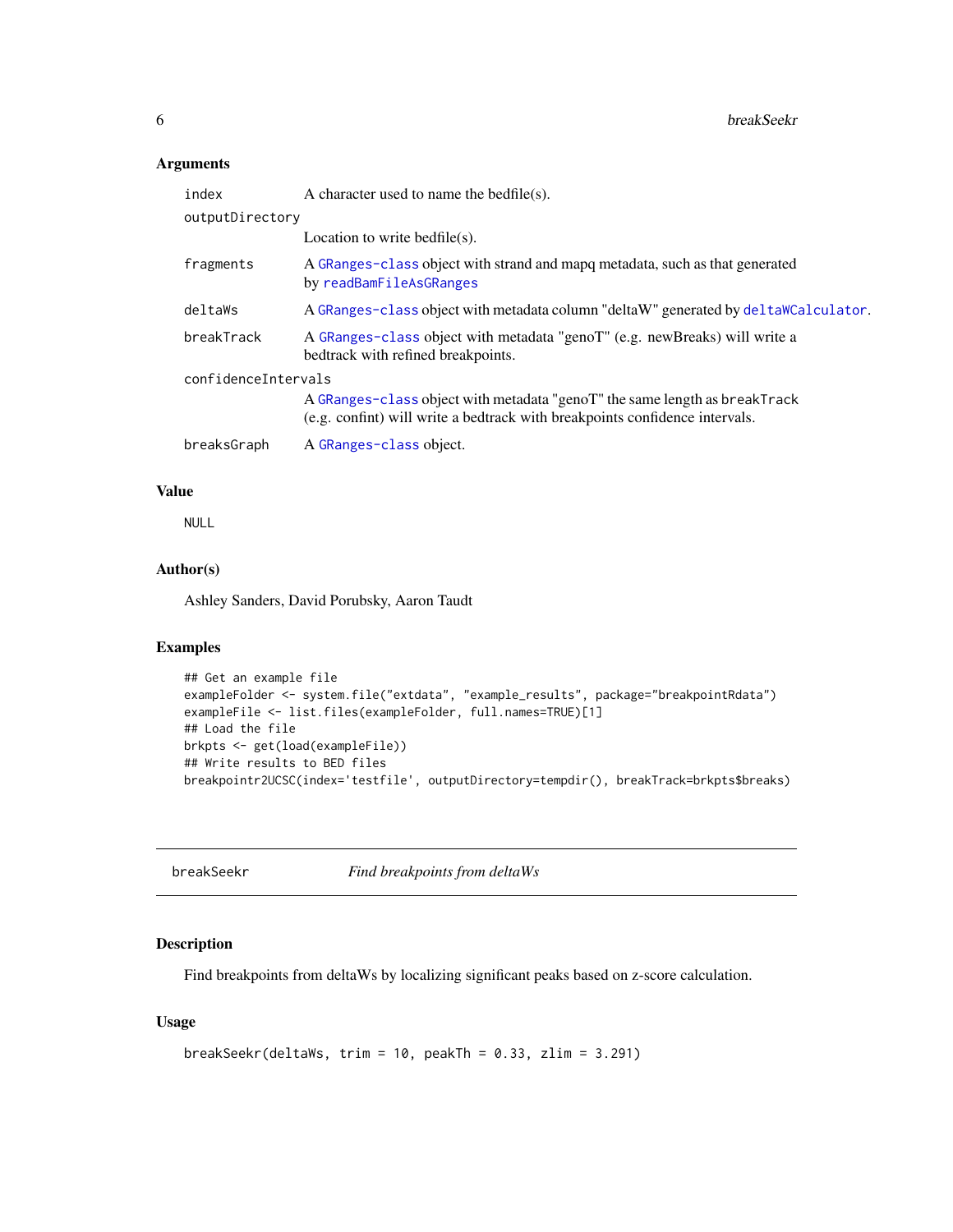### <span id="page-6-0"></span>collapseBins 7

### Arguments

| deltaWs | A GRanges-class object with metadata column "deltaW" generated by delta WCalculator.                                      |
|---------|---------------------------------------------------------------------------------------------------------------------------|
| trim    | The amount of outliers in deltaWs removed to calculate the stdev (10 will re-<br>move top 10% and bottom 10% of deltaWs). |
| peakTh  | The treshold that the peak deltaWs must pass to be considered a breakpoint (e.g.<br>$0.33$ is $1/3$ of max(deltaW)).      |
| zlim    | The number of stdev that the deltaW must pass the peakTh (ensures only signif-<br>icantly higher peaks are considered).   |

### Value

A [GRanges-class](#page-0-0) object containing breakpoint coordinates with various metadata columns.

#### Author(s)

David Porubsky, Aaron Taudt, Ashley Sanders

### Examples

```
## Get an example file
exampleFolder <- system.file("extdata", "example_bams", package="breakpointRdata")
exampleFile <- list.files(exampleFolder, full.names=TRUE)[1]
## Load the file
fragments <- readBamFileAsGRanges(exampleFile, pairedEndReads=FALSE, chromosomes='chr22')
## Calculate deltaW values
dw <- deltaWCalculator(fragments)
## Get significant peaks in deltaW values
breaks <- breakSeekr(dw)
```
collapseBins *Collapse consecutive bins with the same ID value*

#### Description

Collapse consecutive bins with the same value defined in 'id.field'.

#### Usage

```
collapseBins(gr, id.field = 3)
```
#### Arguments

| gr       | A GRanges-class object.                                |
|----------|--------------------------------------------------------|
| id.field | A number of metadata column to use for region merging. |

### Value

A [GRanges-class](#page-0-0) object.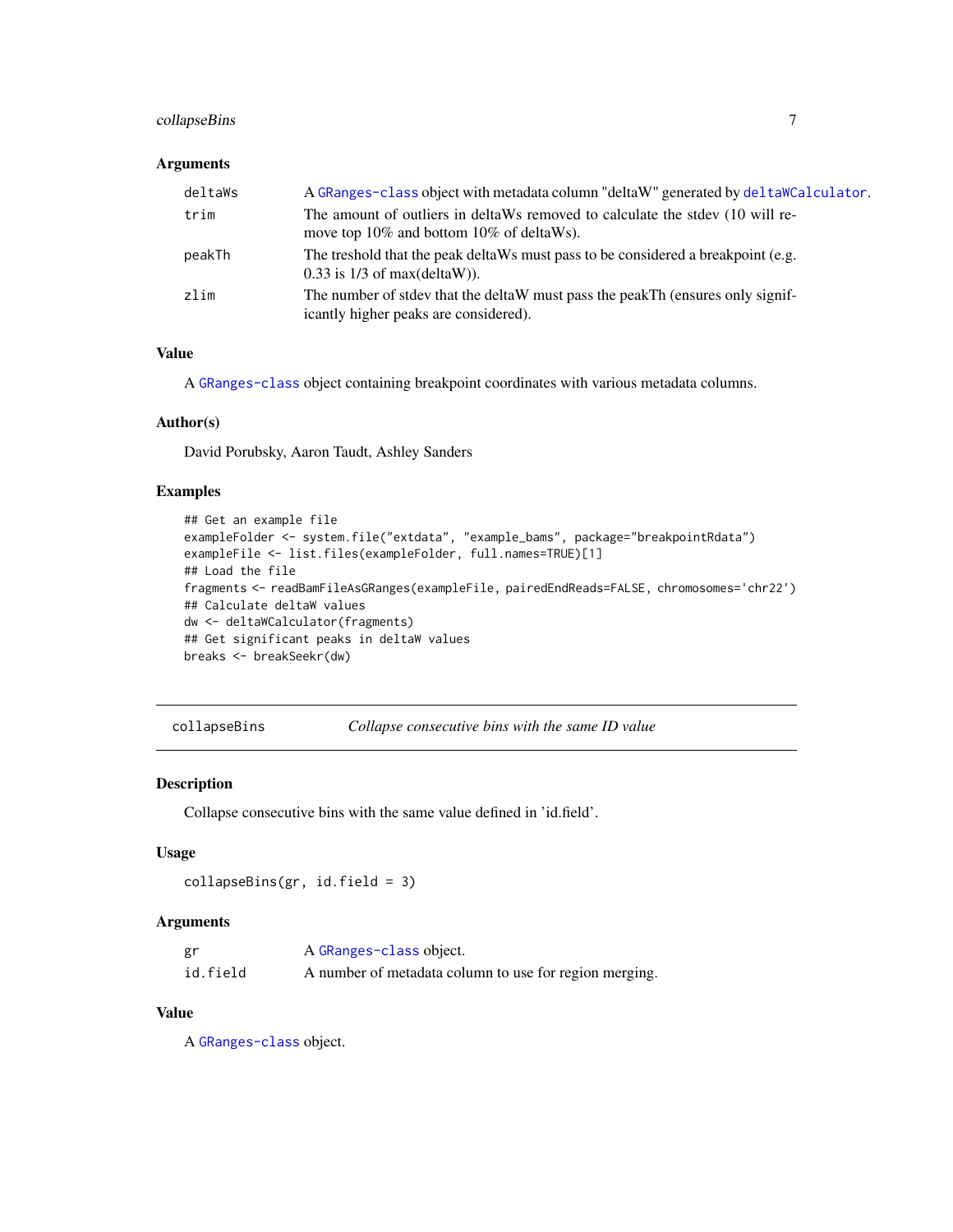<span id="page-7-0"></span>confidenceInterval *Estimate confidence intervals for breakpoints*

#### Description

Estimate confidence intervals for breakpoints by going outwards from the breakpoint read by read, and multiplying the probability that the read doesn't belong to the assigned segment.

#### Usage

```
confidenceInterval(breaks, fragments, background = 0.05, conf = 0.99)
```
#### Arguments

| breaks     | Genotyped breakpoints as outputted from function GenotypeBreaks.                             |
|------------|----------------------------------------------------------------------------------------------|
| fragments  | Read fragments from function readBamFileAsGRanges.                                           |
| background | The percent (e.g. $0.05 = 5\%$ ) of background reads allowed for WW or CC<br>genotype calls. |
| conf       | Desired confidence interval of localized breakpoints.                                        |

### Value

A [GRanges-class](#page-0-0) object of breakpoint ranges for a given confidence interval in conf.

#### Author(s)

Aaron Taudt, David Porubsky

#### Examples

```
## Not run:
## Get an example file
exampleFolder <- system.file("extdata", "example_results", package="breakpointRdata")
exampleFile <- list.files(exampleFolder, full.names=TRUE)[1]
## Load the file
breakpoint.objects <- get(load(exampleFile))
## Calculate confidence intervals of genotyped breakpoints
confint <- confidenceInterval(breaks=breakpoint.objects$breaks, fragments=breakpoint.objects$fragments, backgrou
## End(Not run)
```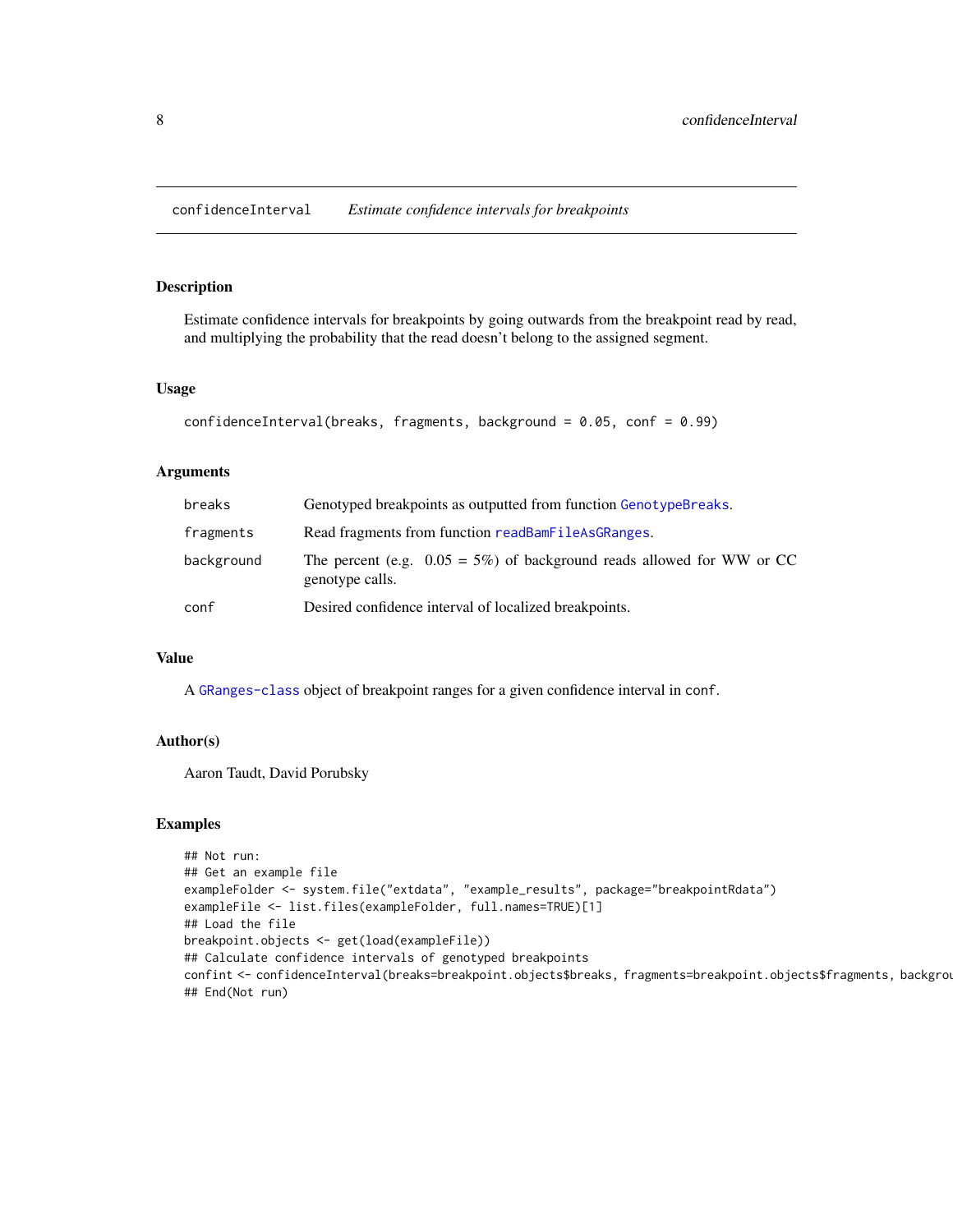<span id="page-8-0"></span>confidenceInterval.binomial

*Estimate confidence intervals for breakpoints*

### Description

Estimate confidence intervals for breakpoints by going outwards from the breakpoint read by read, and performing a binomial test of getting the observed or a more extreme outcome, given that the reads within the confidence interval belong to the other side of the breakpoint.

#### Usage

confidenceInterval.binomial(breaks, fragments, background = 0.02, conf = 0.99)

#### Arguments

| breaks     | Genotyped breakpoints as outputted from function GenotypeBreaks.                             |
|------------|----------------------------------------------------------------------------------------------|
| fragments  | Read fragments from function readBamFileAsGRanges.                                           |
| background | The percent (e.g. $0.05 = 5\%$ ) of background reads allowed for WW or CC<br>genotype calls. |
| conf       | Desired confidence interval of localized breakpoints.                                        |

### Value

A [GRanges-class](#page-0-0) object of breakpoint ranges for a given confidence interval in conf.

#### Author(s)

Aaron Taudt, David Porubsky

#### Examples

```
## Not run:
## Get an example file
exampleFolder <- system.file("extdata", "example_results", package="breakpointRdata")
exampleFile <- list.files(exampleFolder, full.names=TRUE)[1]
## Load the file
breakpoint.objects <- get(load(exampleFile))
## Calculate confidence intervals of genotyped breakpoints
confint <- confidenceInterval.binomial(breakpoint.objects$breaks, breakpoint.objects$fragments, background=0.02)
## End(Not run)
```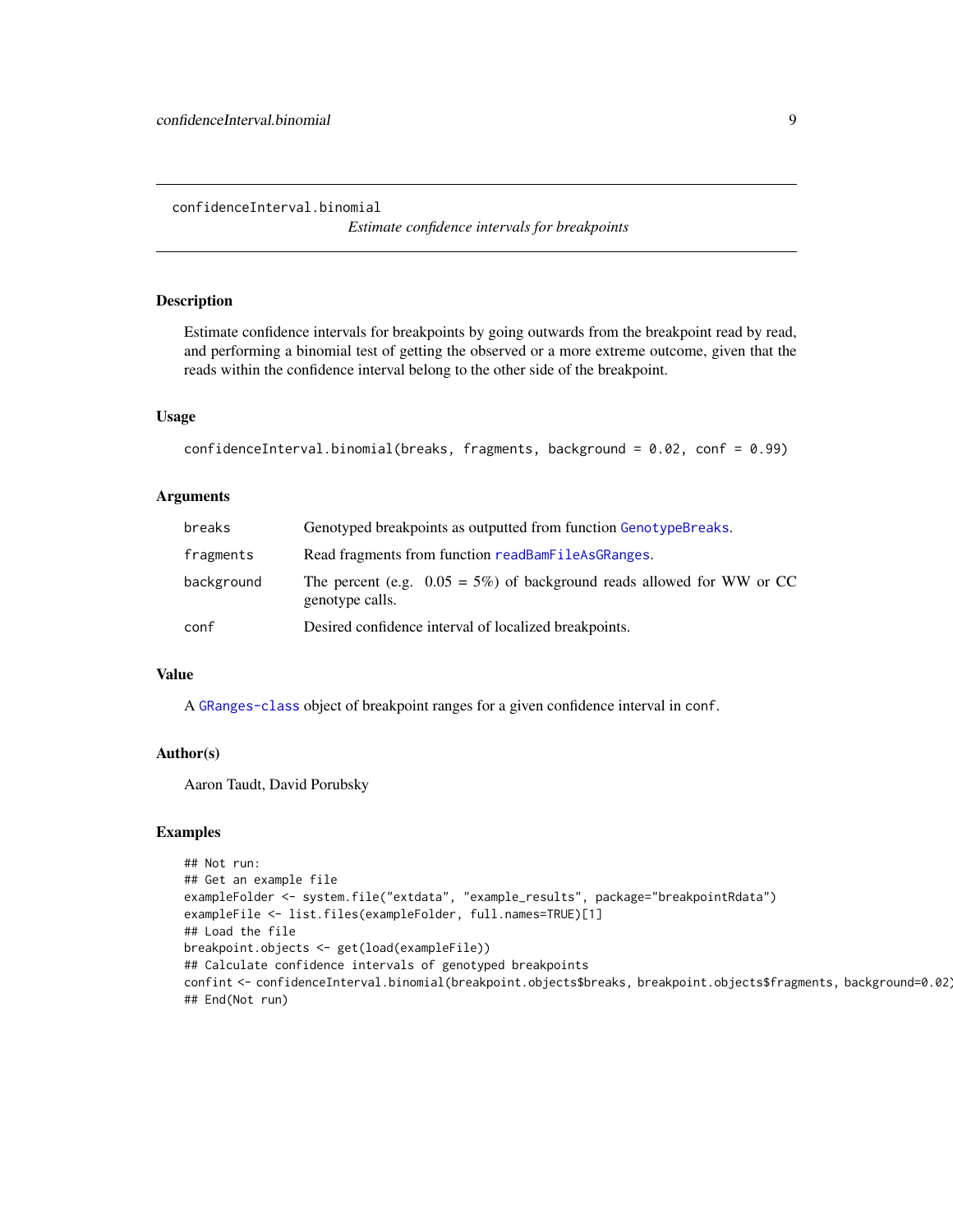<span id="page-9-0"></span>createCompositeFile *Create composite Strand-seq file*

#### Description

This function will move through BAM files in a folder, read in each individual file and go through each chromosome, determine if the chromosome is WW or CC based on WCcutoff, reverse complement all reads in the WW file, append to a new composite file for that chromosome, order the composite file of each chromosome based on position.

#### Usage

```
createCompositeFile(
  file.list,
  chromosomes = NULL,
 pairedEndReads = TRUE,
 pair2frgm = FALSE,
 minmapq = 10,
  filtAlt = FALSE,WC.cutoff = 0.9,genoT = "fisher",
 background = 0.05)
```
### Arguments

| file.list      | A list of BAM files to process.                                                              |
|----------------|----------------------------------------------------------------------------------------------|
| chromosomes    | If only a subset of the chromosomes should be binned, specify them here.                     |
| pairedEndReads | Set to TRUE if you have paired-end reads in your file.                                       |
| pair2frgm      | Set to TRUE if every paired-end read should be merged into a single fragment.                |
| min.mapq       | Minimum mapping quality when importing from BAM files.                                       |
| filtAlt        | Set to TRUE if you want to filter out alternative alignments defined in 'XA' tag.            |
| WC.cutoff      | Percentage of WW or CC reads to consider chromosome being WW or CC                           |
| genoT          | A method ('fisher' or 'binom') to genotype regions defined by a set of break-<br>points.     |
| background     | The percent (e.g. $0.05 = 5\%$ ) of background reads allowed for WW or CC<br>genotype calls. |

### Value

A [GRanges-class](#page-0-0) object.

### Author(s)

Ashley Sanders, David Porubsky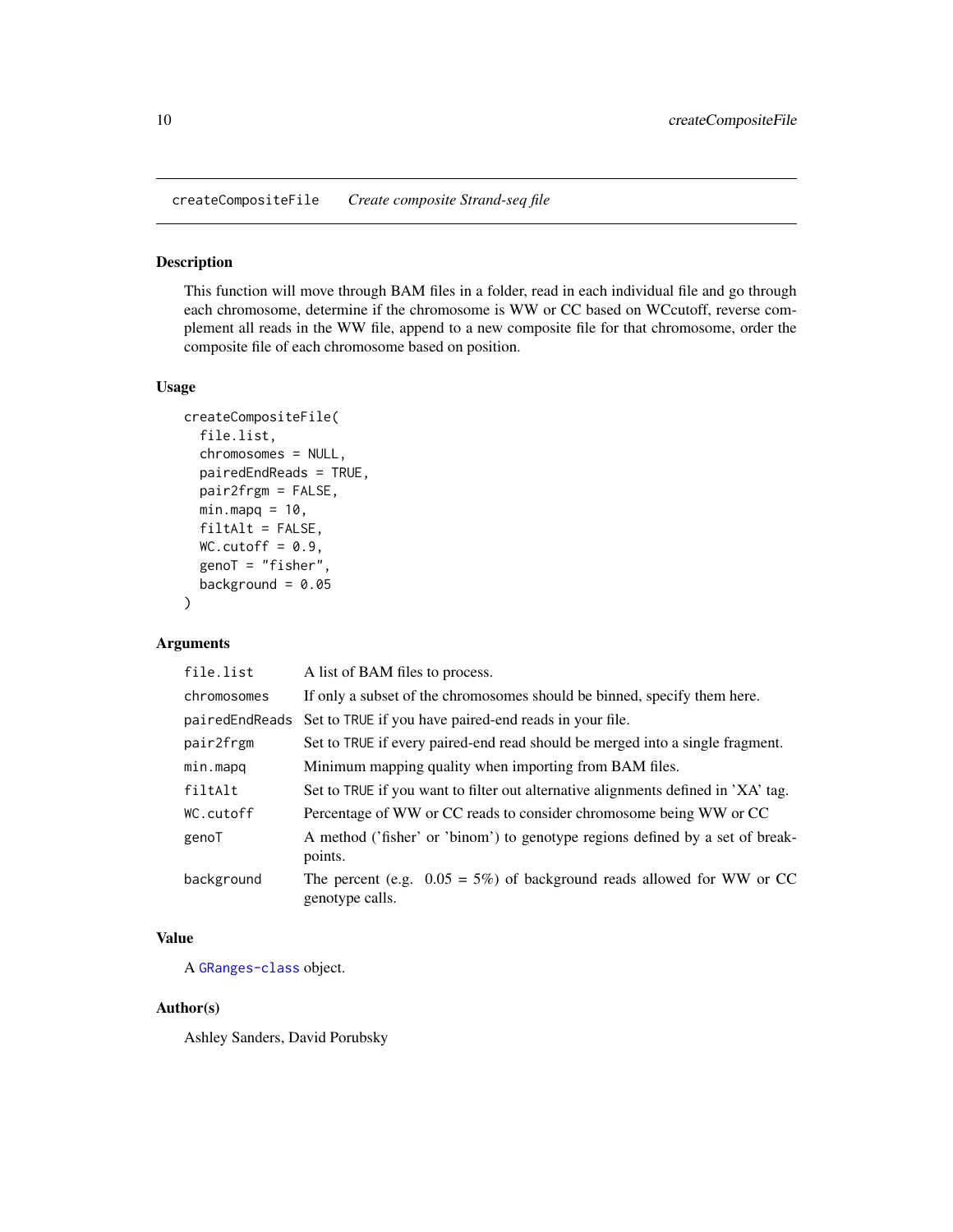#### <span id="page-10-1"></span><span id="page-10-0"></span>Description

This function will calculate deltaWs from a [GRanges-class](#page-0-0) object with read fragments.

### Usage

```
deltaWCalculator(frags, reads.per.window = 100)
```
### Arguments

frags A [GRanges-class](#page-0-0) with read fragments (see [readBamFileAsGRanges](#page-20-1)).

reads.per.window

Number of reads in each dynamic window.

#### Value

The input frags with additional meta-data columns.

#### Author(s)

Aaron Taudt

### See Also

readBamFileAsGRanges

#### Examples

```
## Get an example file
exampleFolder <- system.file("extdata", "example_bams", package="breakpointRdata")
exampleFile <- list.files(exampleFolder, full.names=TRUE)[1]
## Load the file
fragments <- readBamFileAsGRanges(exampleFile, pairedEndReads=FALSE, chromosomes='chr22')
## Calculate deltaW values
dw <- deltaWCalculator(fragments)
```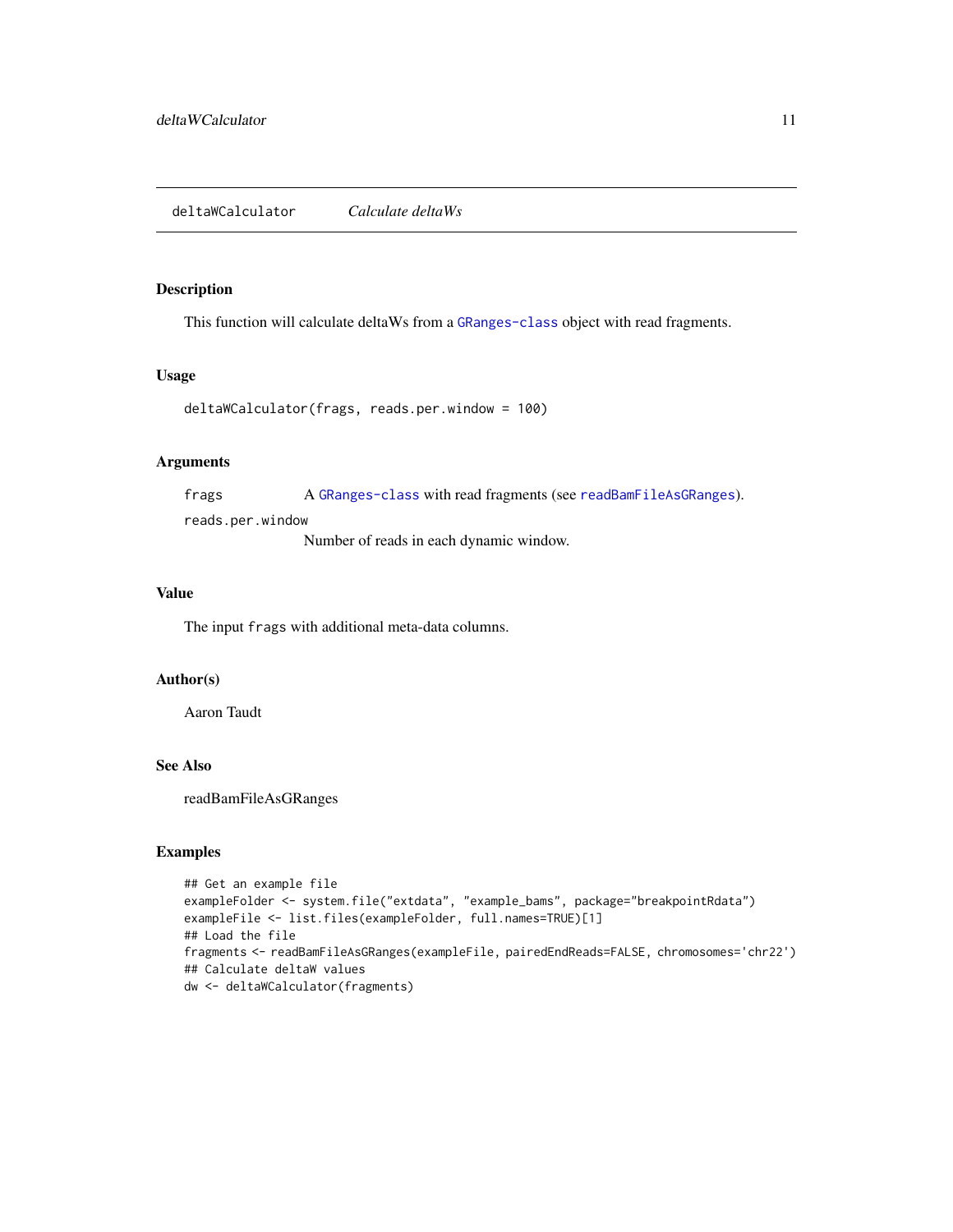<span id="page-11-0"></span>deltaWCalculatorVariousWindows

*Calculate deltaWs using various window sizes*

### Description

This function will calculate deltaWs from a [GRanges-class](#page-0-0) object with read fragments.

### Usage

```
deltaWCalculatorVariousWindows(
  frags,
  reads.per.window = 100,
  multi.sizes = c(2, 4, 6)\mathcal{L}
```
### Arguments

| frags            | A GRanges-class with read fragments (see readBamFileAsGRanges). |
|------------------|-----------------------------------------------------------------|
| reads.per.window |                                                                 |
|                  | Number of reads in each dynamic window.                         |
| multi.sizes      | User defined multiplications of the original window size.       |

### Value

The input frags with additional meta-data columns.

### Author(s)

David Porubsky

### See Also

deltaWCalculator

exportRegions *Function to print WC regions after breakpointR analysis*

### Description

Function to print WC regions after breakpointR analysis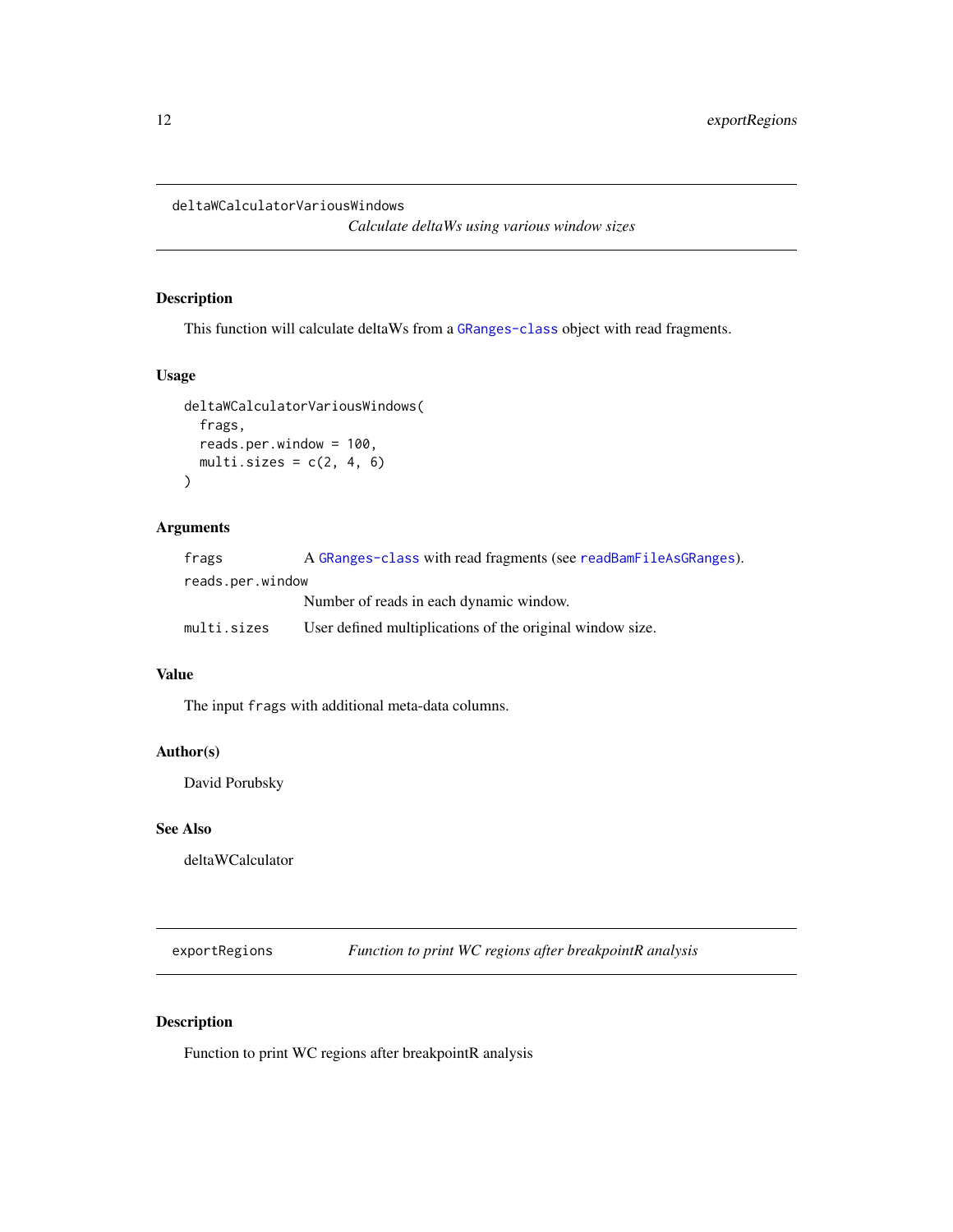### <span id="page-12-0"></span>genotype.binom 13

### Usage

```
exportRegions(
  datapath,
  file = NULL,
  collapseInversions = FALSE,
  collapseRegionSize = 5e+06,
 minRegionSize = 5e+06,
  state = "wc")
```
#### Arguments

| datapath           | A path to that                                                   |  |
|--------------------|------------------------------------------------------------------|--|
| file               | A filename to print exported regions to.                         |  |
| collapseInversions |                                                                  |  |
|                    | Set to TRUE if you want to collapse putative inverted regions.   |  |
| collapseRegionSize |                                                                  |  |
|                    | Upper range of what sized regions should be collapsed.           |  |
| minRegionSize      | Minimal size of the region to be reported.                       |  |
| state              | A genotype of the regions to be exported $('ww', 'cc' or 'wc').$ |  |

### Value

A data.frame object containing all regions with user defined 'state'.

#### Author(s)

David Porubsky

### Examples

```
## Get an example file
exampleFolder <- system.file("extdata", "example_results", package="breakpointRdata")
## To export regions genotyped as 'wc'
wc.regions <- exportRegions(datapath=exampleFolder, collapseInversions=FALSE, minRegionSize=5000000, state='wc')
```
genotype.binom *Assign states to any given region using binomial test.*

#### Description

Assign states to any given region using binomial test.

```
genotype.binom(wReads, cReads, background = 0.05, minReads = 10, log = FALSE)
```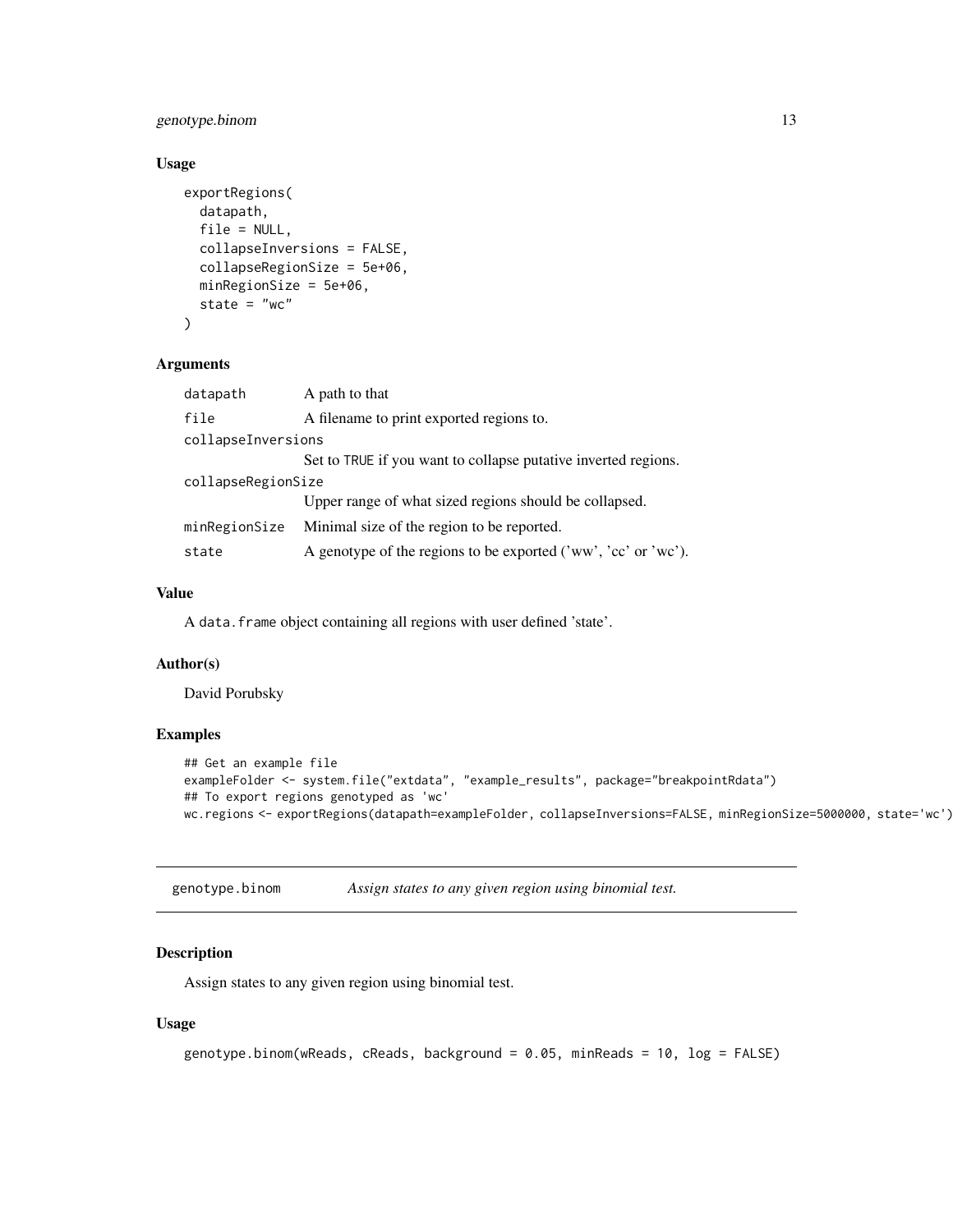### <span id="page-13-0"></span>Arguments

| wReads     | Number of Watson reads.                                                                      |
|------------|----------------------------------------------------------------------------------------------|
| cReads     | Number of Crick reads.                                                                       |
| background | The percent (e.g. $0.05 = 5\%$ ) of background reads allowed for WW or CC<br>genotype calls. |
| minReads   | The minimal number of reads between two breaks required for genotyping.                      |
| log        | Set to TRUE if you want to calculate probability in log space.                               |

### Value

A list with the \$bestFit and \$pval.

### Author(s)

David Porubsky

### Examples

```
## Get Crick and Watson read counts
## Crick read count
cReads <- 30
## Watson read count
wReads <- 5
genotype.binom(cReads = cReads, wReads = wReads, background = 0.05, minReads = 10, log = TRUE)
```
genotype.fisher *Assign states to any given region using Fisher Exact Test.*

### Description

Assign states to any given region using Fisher Exact Test.

#### Usage

```
genotype.fisher(cReads, wReads, roiReads, background = 0.05, minReads = 10)
```

| cReads     | Number of Crick reads.                                                                       |
|------------|----------------------------------------------------------------------------------------------|
| wReads     | Number of Watson reads.                                                                      |
| roiReads   | Total number of Crick and Watson reads.                                                      |
| background | The percent (e.g. $0.05 = 5\%$ ) of background reads allowed for WW or CC<br>genotype calls. |
| minReads   | The minimal number of reads between two breaks required for genotyping.                      |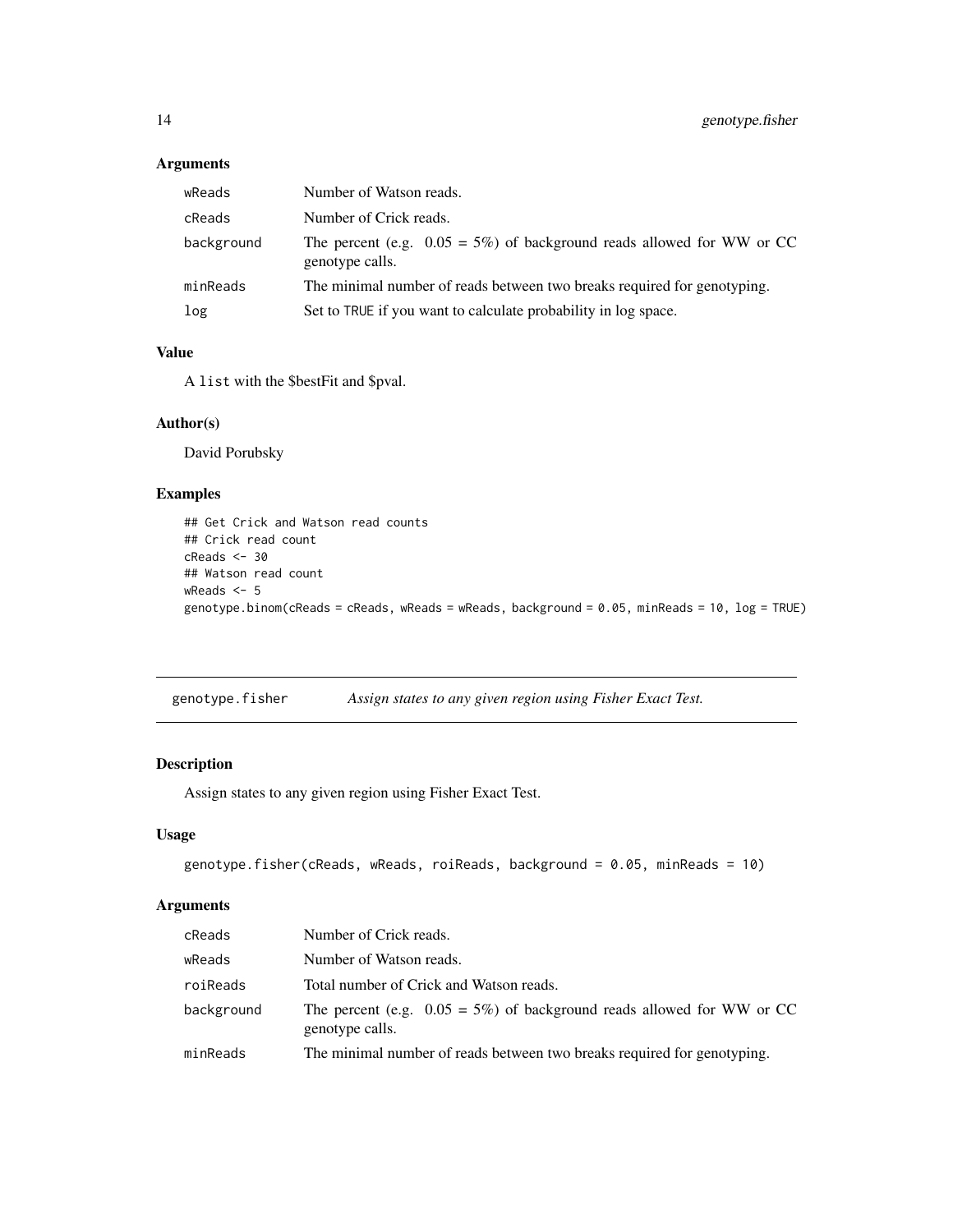### <span id="page-14-0"></span>genotyping 15

### Value

A list with the \$bestFit and \$pval.

### Author(s)

David Porubsky, Aaron Taudt

### Examples

```
## Get Crick and Watson read counts
## Crick read count
cReads <- 30
## Watson read count
wReads <- 5
genotype.fisher(cReads = cReads, wReads = wReads, roiReads = cReads + wReads, background = 0.05, minReads = 10)
```
genotyping *Set of functions to genotype regions in between localized breakpoints*

### <span id="page-14-1"></span>Description

Each defined region is given one of the three states ('ww', 'cc' or 'wc') Consecutive regions with the same state are collapsed

### Usage

```
GenotypeBreaks(
 breaks,
  fragments,
  background = 0.05,
 minReads = 10,genoT = "fisher"
)
```

| breaks     | A GRanges-class object with breakpoint coordinates.                                          |
|------------|----------------------------------------------------------------------------------------------|
| fragments  | A GRanges-class object with read fragments.                                                  |
| background | The percent (e.g. $0.05 = 5\%$ ) of background reads allowed for WW or CC<br>genotype calls. |
| minReads   | The minimal number of reads between two breaks required for genotyping.                      |
| genoT      | A method ('fisher' or 'binom') to genotype regions defined by a set of break-<br>points.     |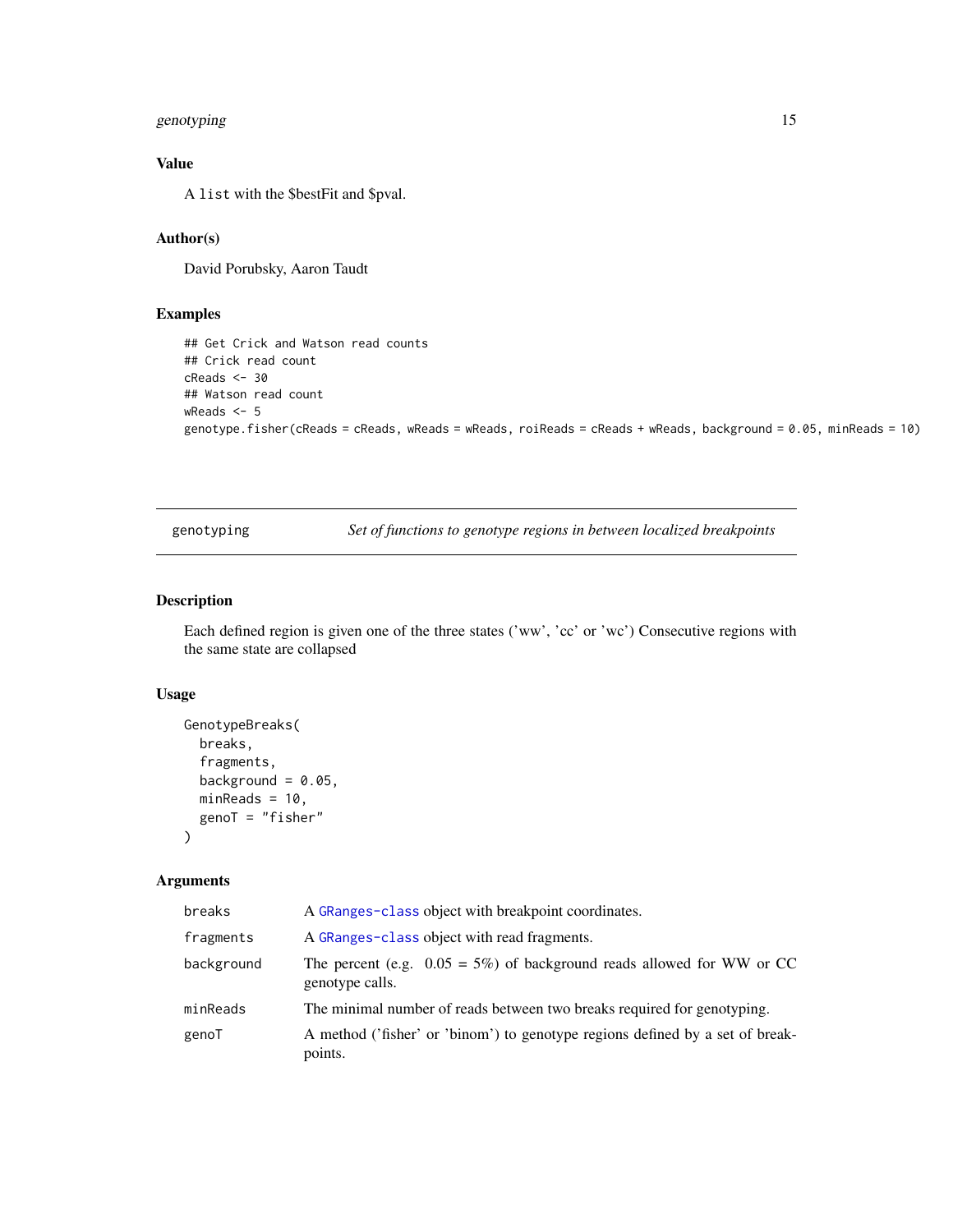### Details

Function GenotypeBreaks exports states of each region defined by breakpoints. Function genotype. fisher assigns states to each region based on expected counts of Watson and Crick reads. Function genotype.binom assigns states to each region based on expected counts of Watson and Crick reads.

#### Value

A [GRanges-class](#page-0-0) object with genotyped breakpoint coordinates.

### Functions

• GenotypeBreaks: Genotypes breakpoint defined regions.

#### Author(s)

David Porubsky, Ashley Sanders, Aaron Taudt

#### Examples

```
## Get an example file
exampleFolder <- system.file("extdata", "example_results", package="breakpointRdata")
exampleFile <- list.files(exampleFolder, full.names=TRUE)[1]
## Load the file
breakpoint.objects <- get(load(exampleFile))
## Genotype regions between breakpoints
gbreaks <- GenotypeBreaks(breaks=breakpoint.objects$breaks, fragments=breakpoint.objects$fragments)
```
hotspotter *Find hotspots of genomic events*

#### Description

Find hotspots of genomic events by using kernel [density](#page-0-0) estimation.

#### Usage

```
hotspotter(gr.list, bw, pval = 1e-08)
```

| gr.list | A list or GRangesList-class with GRanges-class object containing the coor-<br>dinates of the genomic events. |
|---------|--------------------------------------------------------------------------------------------------------------|
| bw      | Bandwidth used for kernel density estimation (see density).                                                  |
| pval    | P-value cutoff for hotspots.                                                                                 |

<span id="page-15-0"></span>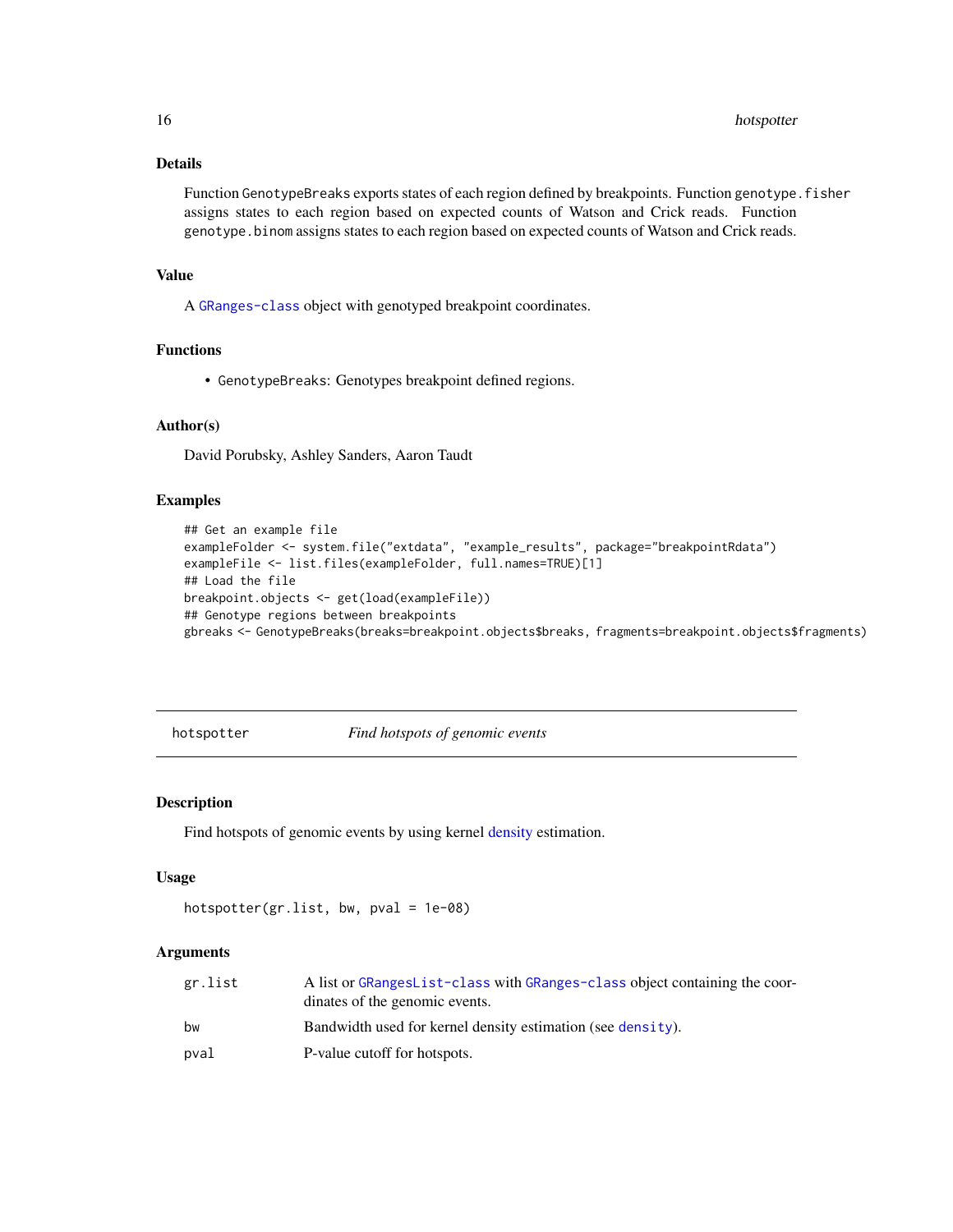#### <span id="page-16-0"></span>insertchr 17

### Details

The hotspotter uses [density](#page-0-0) to perform a KDE. A p-value is calculated by comparing the density profile of the genomic events with the density profile of a randomly subsampled set of genomic events. Due to this random sampling, the result can vary for each function call, most likely for hotspots whose p-value is close to the specified pval.

#### Value

A [GRanges-class](#page-0-0) object containing coordinates of hotspots with p-values.

#### Author(s)

Aaron Taudt

### Examples

```
## Get example BreakPoint objects
exampleFolder <- system.file("extdata", "example_results", package="breakpointRdata")
exampleFiles <- list.files(exampleFolder, full.names=TRUE)
breakpoint.objects <- loadFromFiles(exampleFiles)
## Extract breakpoint coordinates
breaks <- lapply(breakpoint.objects, '[[', 'breaks')
## Get hotspot coordinates
hotspots <- hotspotter(gr.list=breaks, bw=1e6)
```

| insertchr |  |
|-----------|--|
|           |  |

Insert chromosome for in case it's missing

#### Description

Add two columns with transformed genomic coordinates to the [GRanges-class](#page-0-0) object. This is useful for making genomewide plots.

#### Usage

```
insertchr(gr)
```
#### Arguments

gr A [GRanges-class](#page-0-0) object.

#### Value

The input [GRanges-class](#page-0-0) object with an additional metadata column containing chromosome name with 'chr'.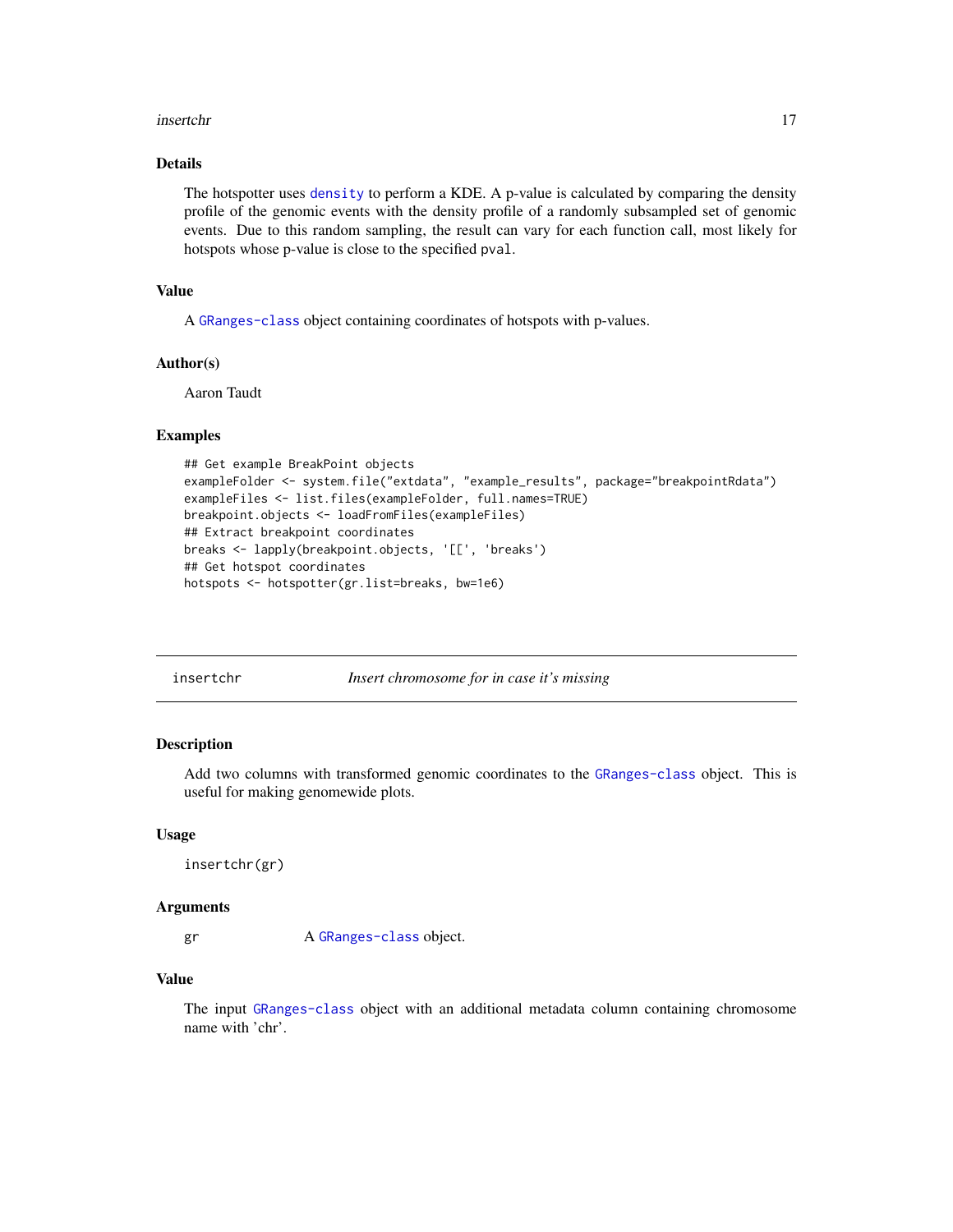<span id="page-17-0"></span>

#### Description

Wrapper to load **[breakpointR](#page-1-1)** objects from file and check the class of the loaded objects.

### Usage

```
loadFromFiles(files, check.class = c("GRanges", "BreakPoint"))
```
### Arguments

| files       | A list of GRanges-class or BreakPoint objects or a vector of files that contain<br>such objects.                                             |
|-------------|----------------------------------------------------------------------------------------------------------------------------------------------|
| check.class | Any combination of c('GRanges', 'BreakPoint'). If any of the loaded ob-<br>jects does not belong to the specified class, an error is thrown. |

#### Value

A list of [GRanges-class](#page-0-0) or [BreakPoint](#page-2-2) objects.

### Examples

```
## Get some files that you want to load
exampleFolder <- system.file("extdata", "example_results", package="breakpointRdata")
exampleFiles <- list.files(exampleFolder, full.names=TRUE)
## Load the processed data
breakpoint.objects <- loadFromFiles(exampleFiles)
```
plotBreakpoints *Plotting genome-wide ideograms* [breakpointR](#page-1-1)

### Description

This function will create genome-wide ideograms from a [BreakPoint](#page-2-2) object.

### Usage

```
plotBreakpoints(files2plot, file = NULL)
```

| files2plot | A list of files that contains BreakPoint objects or a single BreakPoint object. |
|------------|---------------------------------------------------------------------------------|
| file       | Name of the file to plot to.                                                    |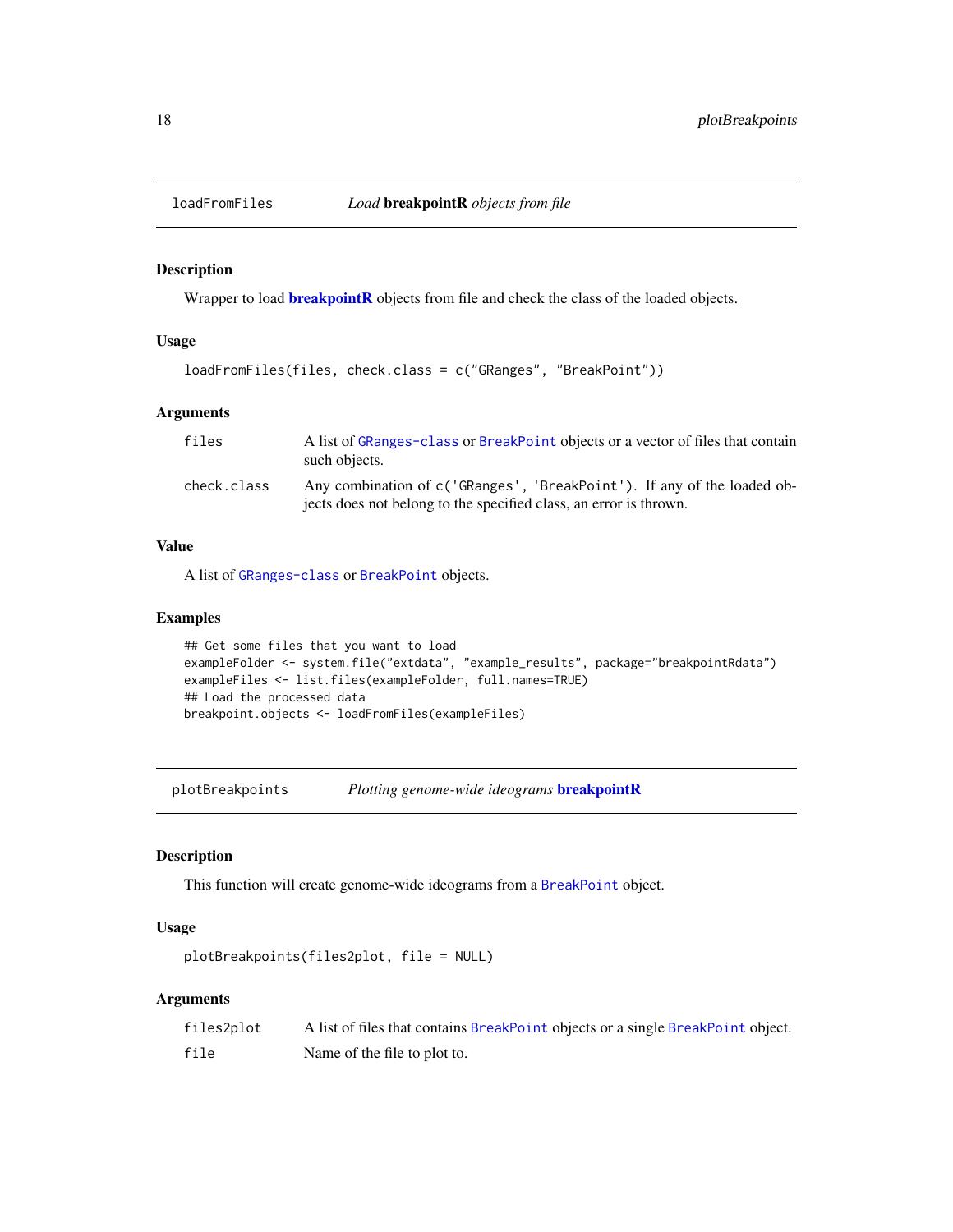### <span id="page-18-0"></span>Value

A list with [ggplot](#page-0-0) objects.

### Author(s)

David Porubsky, Aaron Taudt, Ashley Sanders

#### Examples

```
## Get an example file
exampleFolder <- system.file("extdata", "example_results", package="breakpointRdata")
exampleFile <- list.files(exampleFolder, full.names=TRUE)[1]
## Plot the file
plotBreakpoints(files2plot=exampleFile)
```
plotBreakpointsPerChr *Plotting chromosome specific ideograms* [breakpointR](#page-1-1)

### Description

This function will create chromsome specific enome-wide ideograms from a [BreakPoint](#page-2-2) object.

#### Usage

```
plotBreakpointsPerChr(files2plot, plotspath = NULL, chromosomes = NULL)
```
#### Arguments

| files2plot  | A list of files that contains BreakPoint objects or a single BreakPoint object. |
|-------------|---------------------------------------------------------------------------------|
| plotspath   | Directory to store plots.                                                       |
| chromosomes | Set specific chromosome(s) to be plotted.                                       |

### Value

A list with [ggplot](#page-0-0) objects.

### Author(s)

David Porubsky

#### Examples

```
## Get an example file
exampleFolder <- system.file("extdata", "example_results", package="breakpointRdata")
exampleFiles <- list.files(exampleFolder, full.names=TRUE)
## Plot results
plotBreakpointsPerChr(exampleFiles, chromosomes='chr7')
```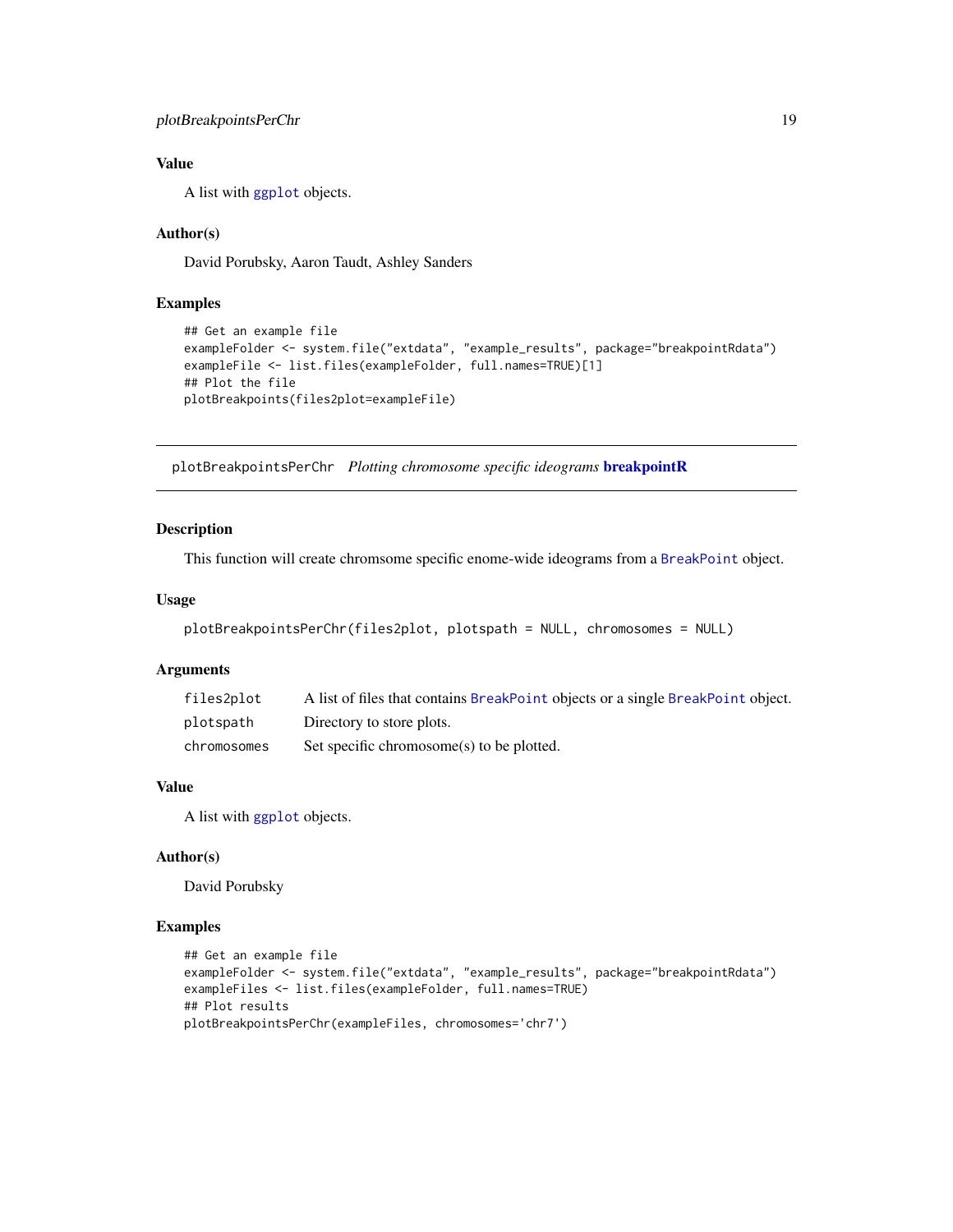<span id="page-19-0"></span>

#### Description

Plot a genome-wide heatmap of template inheritance states from a [BreakPoint](#page-2-2) object.

### Usage

```
plotHeatmap(files2plot, file = NULL, hotspots = NULL)
```
#### Arguments

| files2plot | A list of files that contains BreakPoint objects or a single BreakPoint object. |
|------------|---------------------------------------------------------------------------------|
| file       | Name of the file to plot to.                                                    |
| hotspots   | A GRanges-class object with locations of breakpoint hotspots.                   |

#### Value

A [ggplot](#page-0-0) object.

#### Author(s)

David Porubsky, Aaron Taudt, Ashley Sanders

### Examples

```
## Get example BreakPoint objects to plot
exampleFolder <- system.file("extdata", "example_results", package="breakpointRdata")
exampleFiles <- list.files(exampleFolder, full.names=TRUE)
breakpoint.objects <- loadFromFiles(exampleFiles)
## Plot the heatmap
plotHeatmap(breakpoint.objects)
```

| ranges2UCSC | Generates a bedfile from an input GRanges file |
|-------------|------------------------------------------------|
|             |                                                |

#### Description

Write a bedfile from Breakpoint.R files for upload on to UCSC Genome browser

```
ranges2UCSC(gr, outputDirectory = ".", index = "bedFile", colorRGB = "0,0,0")
```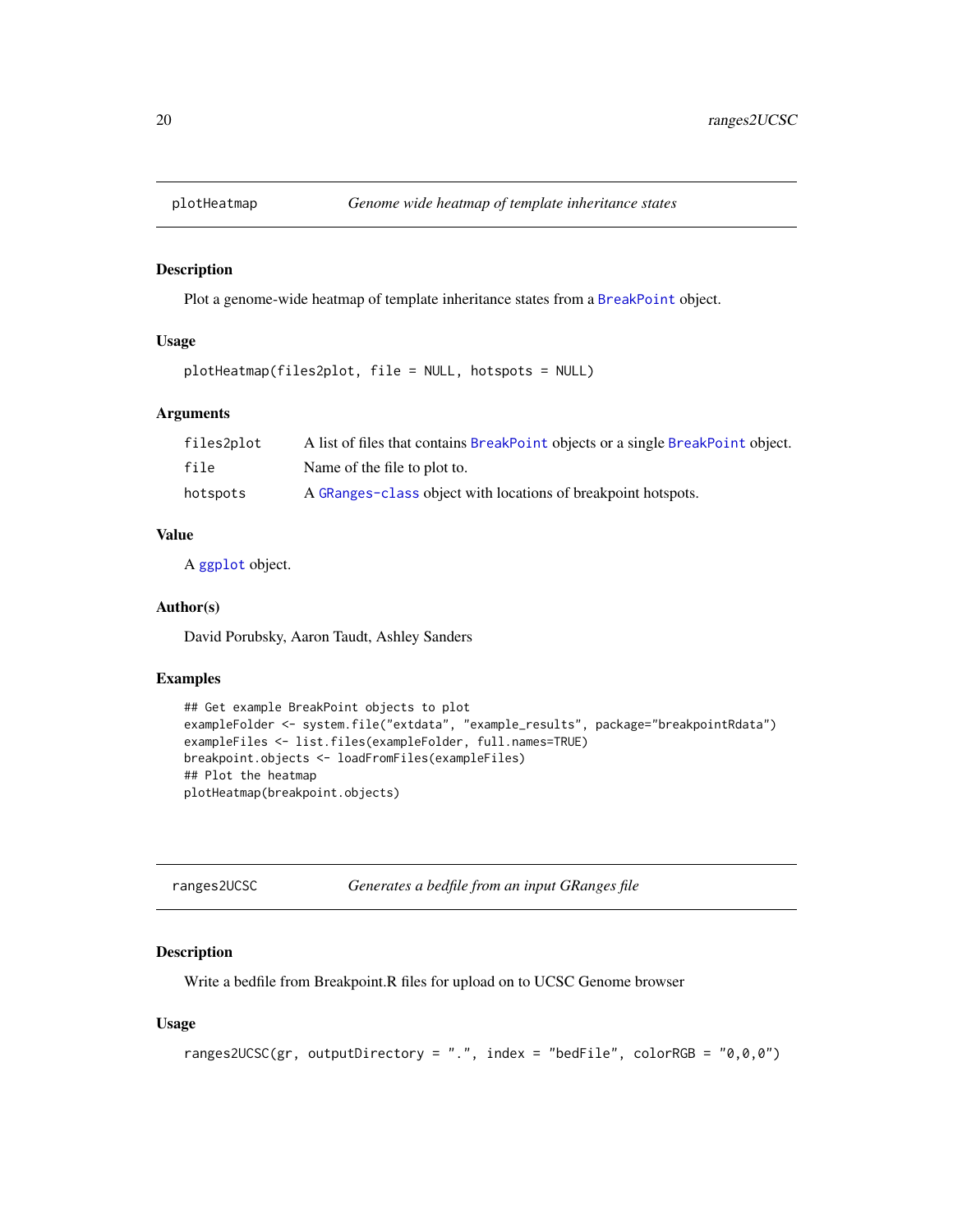### <span id="page-20-0"></span>Arguments

| gr              | A GRanges-class object with genomic ranges to be exported into UCSC for- |
|-----------------|--------------------------------------------------------------------------|
|                 | mat.                                                                     |
| outputDirectory |                                                                          |
|                 | Location to write bedfile(s).                                            |
| index           | A character used to name the bedfile(s).                                 |
| colorRGB        | An RGB color to be used for submitted ranges.                            |
|                 |                                                                          |

#### Value

NULL

#### Author(s)

David Porubsky

### Examples

```
## Get an example file
exampleFolder <- system.file("extdata", "example_results", package="breakpointRdata")
exampleFile <- list.files(exampleFolder, full.names=TRUE)[1]
## Load the file
counts <- get(load(exampleFile))[['counts']]
## Export 'wc' states into a UCSC formated file
ranges2UCSC(gr=counts[counts$states == 'wc'], index='testfile', outputDirectory=tempdir())
```
<span id="page-20-1"></span>readBamFileAsGRanges *Import BAM file into GRanges*

### Description

Import aligned reads from a BAM file into a [GRanges-class](#page-0-0) object.

```
readBamFileAsGRanges(
  file,
 bamindex = file,
 chromosomes = NULL,
 pairedEndReads = FALSE,
 minmapq = 10,
 remove.duplicate.reads = TRUE,
 pair2frgm = FALSE,
  filtAlt = FALSE
)
```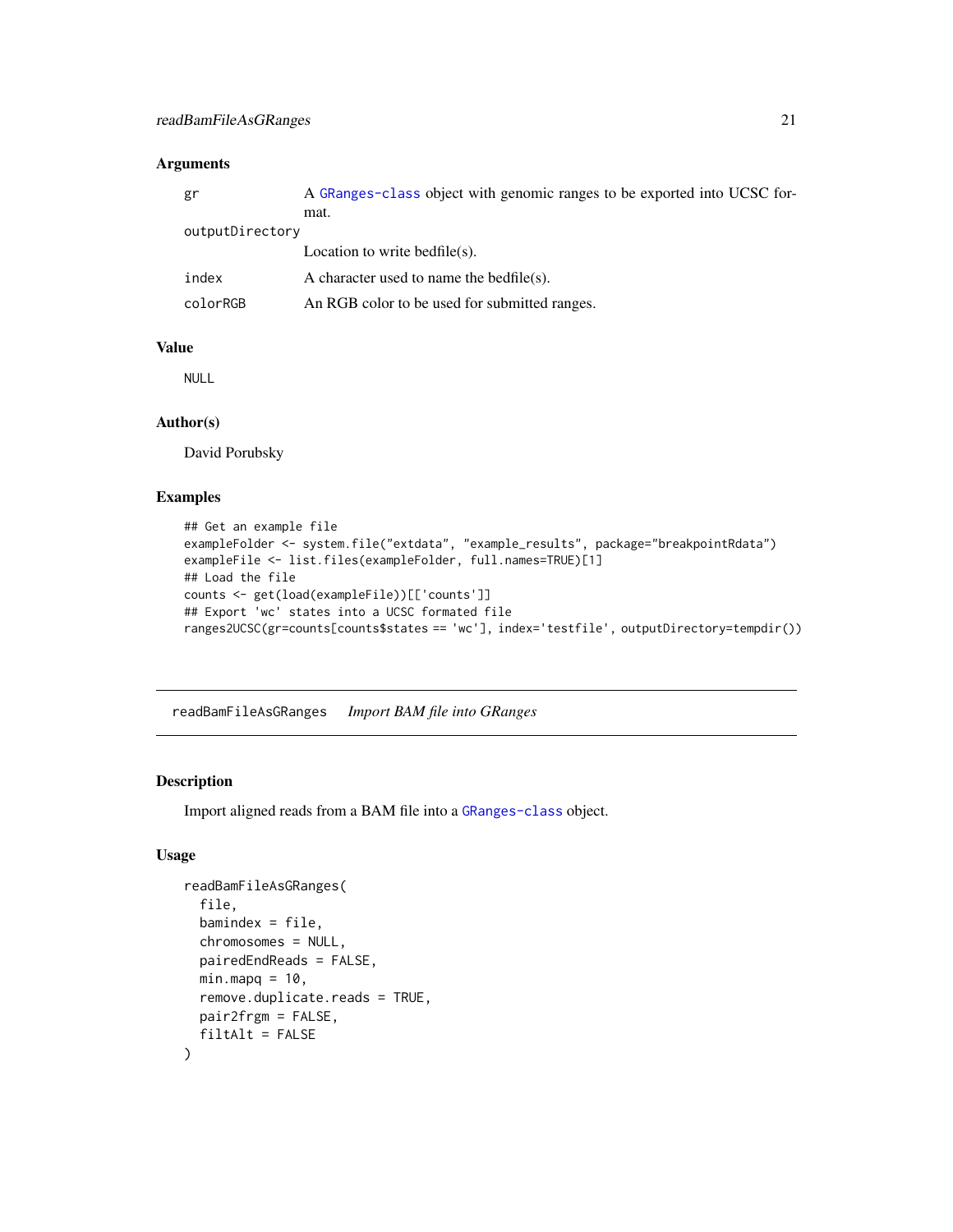#### <span id="page-21-0"></span>Arguments

| file                   | Bamfile with aligned reads.                                                                                                |  |
|------------------------|----------------------------------------------------------------------------------------------------------------------------|--|
| bamindex               | Bam-index file with or without the .bai ending. If this file does not exist it will<br>be created and a warning is issued. |  |
| chromosomes            | If only a subset of the chromosomes should be binned, specify them here.                                                   |  |
|                        | paired End Reads Set to TRUE if you have paired-end reads in your file.                                                    |  |
| min.mapq               | Minimum mapping quality when importing from BAM files.                                                                     |  |
| remove.duplicate.reads |                                                                                                                            |  |
|                        | A logical indicating whether or not duplicate reads should be kept.                                                        |  |
| pair2frgm              | Set to TRUE if every paired-end read should be merged into a single fragment.                                              |  |
| filtAlt                | Set to TRUE if you want to filter out alternative alignments defined in 'XA' tag.                                          |  |

### Value

A [GRanges-class](#page-0-0) object.

### Author(s)

David Porubsky, Aaron Taudt, Ashley Sanders

### Examples

```
## Get an example file
exampleFolder <- system.file("extdata", "example_bams", package="breakpointRdata")
exampleFile <- list.files(exampleFolder, full.names=TRUE)[1]
## Load the file
fragments <- readBamFileAsGRanges(exampleFile, pairedEndReads=FALSE, chromosomes='chr22')
```
readConfig *Read breakpointR configuration file*

### Description

Read an breakpointR configuration file into a list structure. The configuration file has to be specified in INI format. R expressions can be used and will be evaluated.

#### Usage

readConfig(configfile)

### Arguments

configfile Path to the configuration file

### Value

A list with one entry for each element in configfile.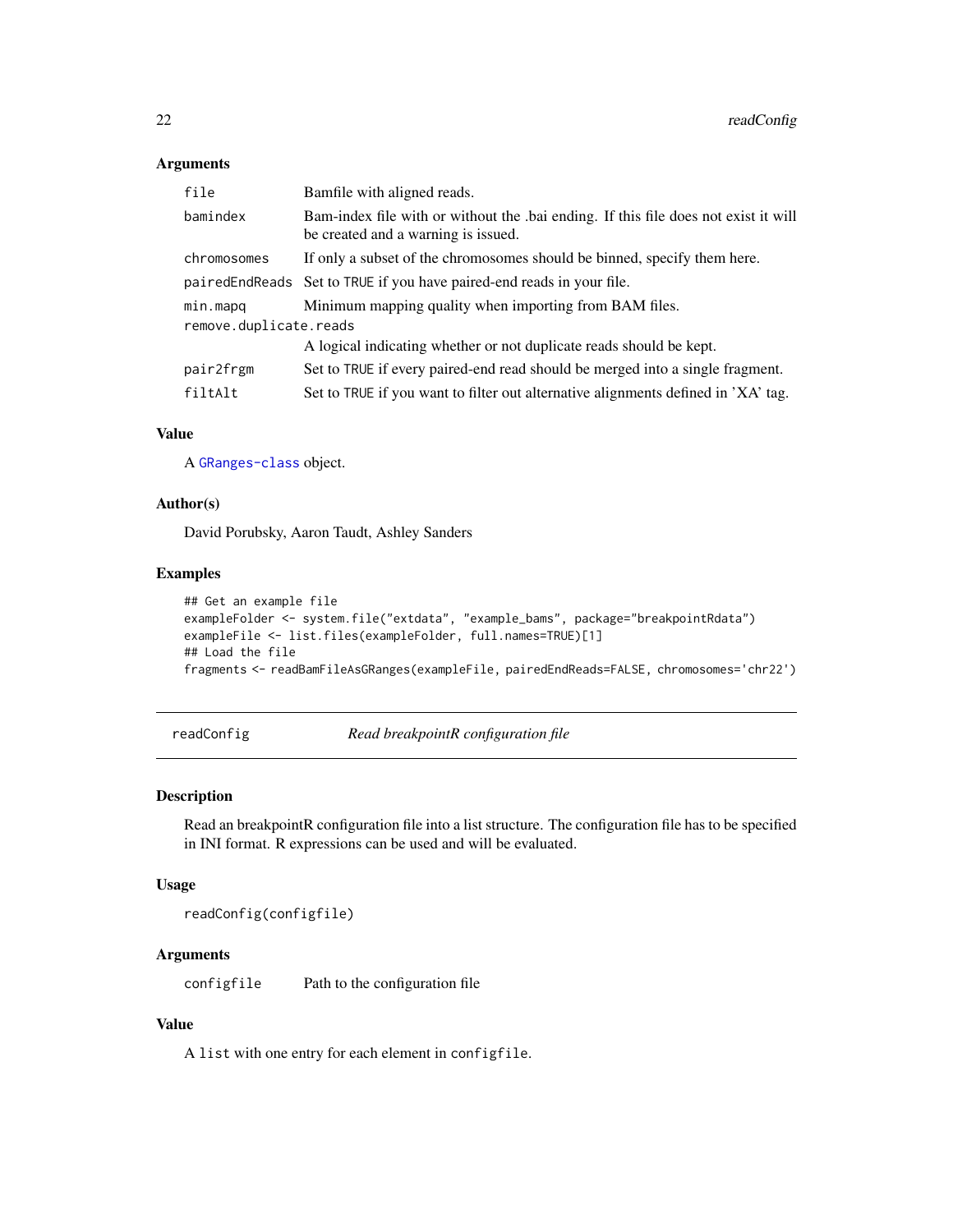### <span id="page-22-0"></span>removeDoubleSCEs 23

### Author(s)

Aaron Taudt

removeDoubleSCEs *Process double SCE chromosomes: with internal WC region.*

### Description

This function will take from a double SCE chromosome only WW or CC region (Longer region is taken).

### Usage

```
removeDoubleSCEs(gr, collapseWidth = 5e+06)
```
### Arguments

| gr | A GRanges-class object.                                                   |
|----|---------------------------------------------------------------------------|
|    | collapse Width A segment size to be collapsed with neighbouring segments. |

### Value

The input [GRanges-class](#page-0-0) object with only WW or CC region retained.

removeReadPileupSpikes

*Remove large spikes in short reads coverage*

### Description

This function takes a [GRanges-class](#page-0-0) object of aligned short reads and removes pockets of reads that are stacked on top of each other based on the maximum number of reads allowed to pileup in 'max.pileup' parameter.

#### Usage

```
removeReadPileupSpikes(gr = NULL, max.pileup = 30)
```
### Arguments

| gr         | A GRanges-class object.                                      |
|------------|--------------------------------------------------------------|
| max.pileup | A maximum number of reads overlapping each other to be kept. |

### Value

A [GRanges-class](#page-0-0) object.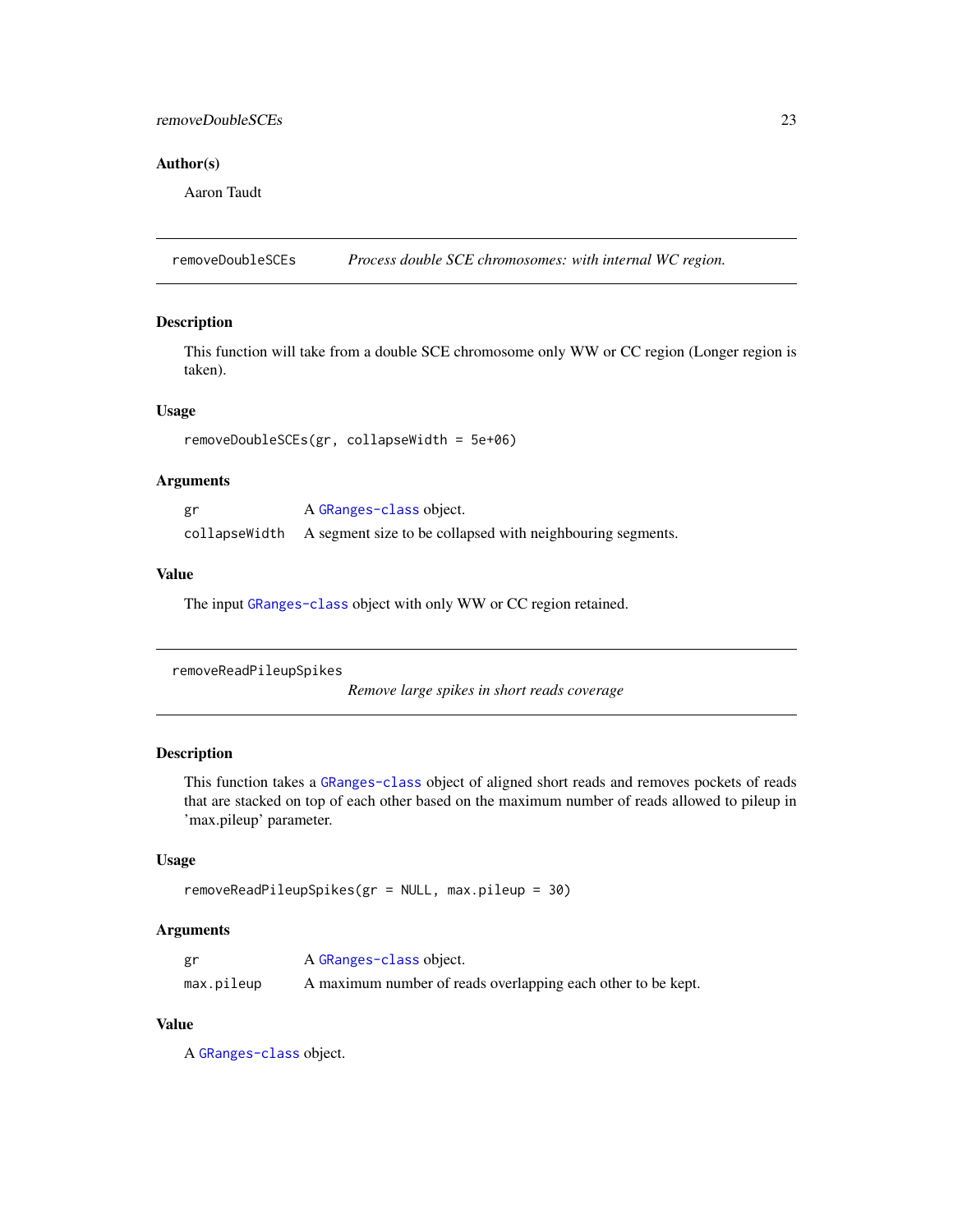#### <span id="page-23-0"></span>Author(s)

David Porubsky

#### Examples

```
## Get some files that you want to load
exampleFolder <- system.file("extdata", "example_results", package="breakpointRdata")
infile <- list.files(exampleFolder, full.names=TRUE)[1]
## Read in the reads
breakP.obj <- get(load(infile))
frags <- breakP.obj$fragments
## Remove read spikes
frags <- removeReadPileupSpikes(gr=frags)
```
<span id="page-23-1"></span>runBreakpointr *Find breakpoints in Strand-seq data*

#### Description

Find breakpoints in Strand-seq data. See section Details on how breakpoints are located.

```
runBreakpointr(
 bamfile,
 ID = basename(bamfile),
 pairedEndReads = TRUE,
 chromosomes = NULL,
 windowsize = 1e+06,
 binMethod = "size",
 multi.sizes = NULL,
 trim = 10,
 peakTh = 0.33,
 zlim = 3.291,
 background = 0.05,
 minmapq = 10,
 pair2frgm = FALSE,
 filtAlt = FALSE,genoT = "fisher",
 minReads = 20,maskRegions = NULL,
 conf = 0.99)
```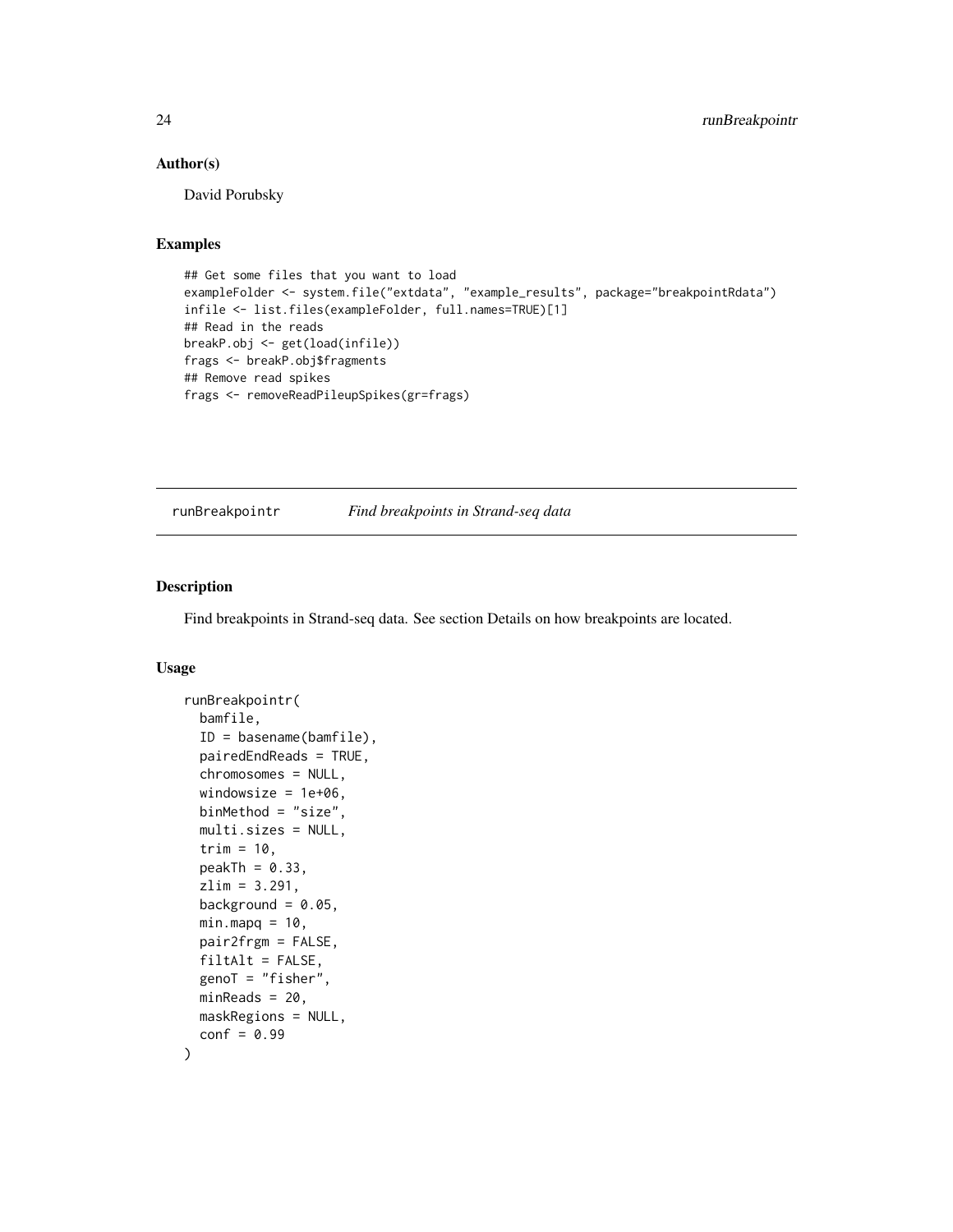### <span id="page-24-0"></span>runBreakpointr 25

### Arguments

| bamfile     | A file with aligned reads in BAM format.                                                                                  |
|-------------|---------------------------------------------------------------------------------------------------------------------------|
| ID          | A character string that will serve as identifier in downstream functions.                                                 |
|             | pairedEndReads Set to TRUE if you have paired-end reads in your file.                                                     |
| chromosomes | If only a subset of the chromosomes should be binned, specify them here.                                                  |
| windowsize  | The window size used to calculate deltaWs, either number of reads or genomic<br>size depending on binMethod.              |
| binMethod   | Method used to calculate optimal number of reads in the window ("size", "reads").<br>By default binMethod='size'.         |
| multi.sizes | User defined multiplications of the original window size.                                                                 |
| trim        | The amount of outliers in deltaWs removed to calculate the stdev (10 will re-<br>move top 10% and bottom 10% of deltaWs). |
| peakTh      | The treshold that the peak deltaWs must pass to be considered a breakpoint (e.g.<br>$0.33$ is $1/3$ of max(deltaW)).      |
| zlim        | The number of stdev that the deltaW must pass the peakTh (ensures only signif-<br>icantly higher peaks are considered).   |
| background  | The percent (e.g. $0.05 = 5\%)$ of background reads allowed for WW or CC<br>genotype calls.                               |
| min.mapq    | Minimum mapping quality when importing from BAM files.                                                                    |
| pair2frgm   | Set to TRUE if every paired-end read should be merged into a single fragment.                                             |
| filtAlt     | Set to TRUE if you want to filter out alternative alignments defined in 'XA' tag.                                         |
| genoT       | A method ('fisher' or 'binom') to genotype regions defined by a set of break-<br>points.                                  |
| minReads    | The minimal number of reads between two breaks required for genotyping.                                                   |
| maskRegions | List of regions to be excluded from the analysis (tab-separated file: chromo-<br>somes start end).                        |
| conf        | Desired confidence interval of localized breakpoints.                                                                     |

### Details

Breakpoints are located in the following way:

- 1. calculate deltaWs chromosome-by-chromsome
- 2. localize breaks that pass zlim above the threshold
- 3. genotype both sides of breaks to confirm whether strand state changes
- 4. write a file of \_reads, \_deltaWs and \_breaks in a chr fold -> can upload on to UCSC Genome browser
- 5. write a file for each index with all chromosomes included -> can upload on to UCSC Genome browser

#### Value

A [BreakPoint](#page-2-2) object.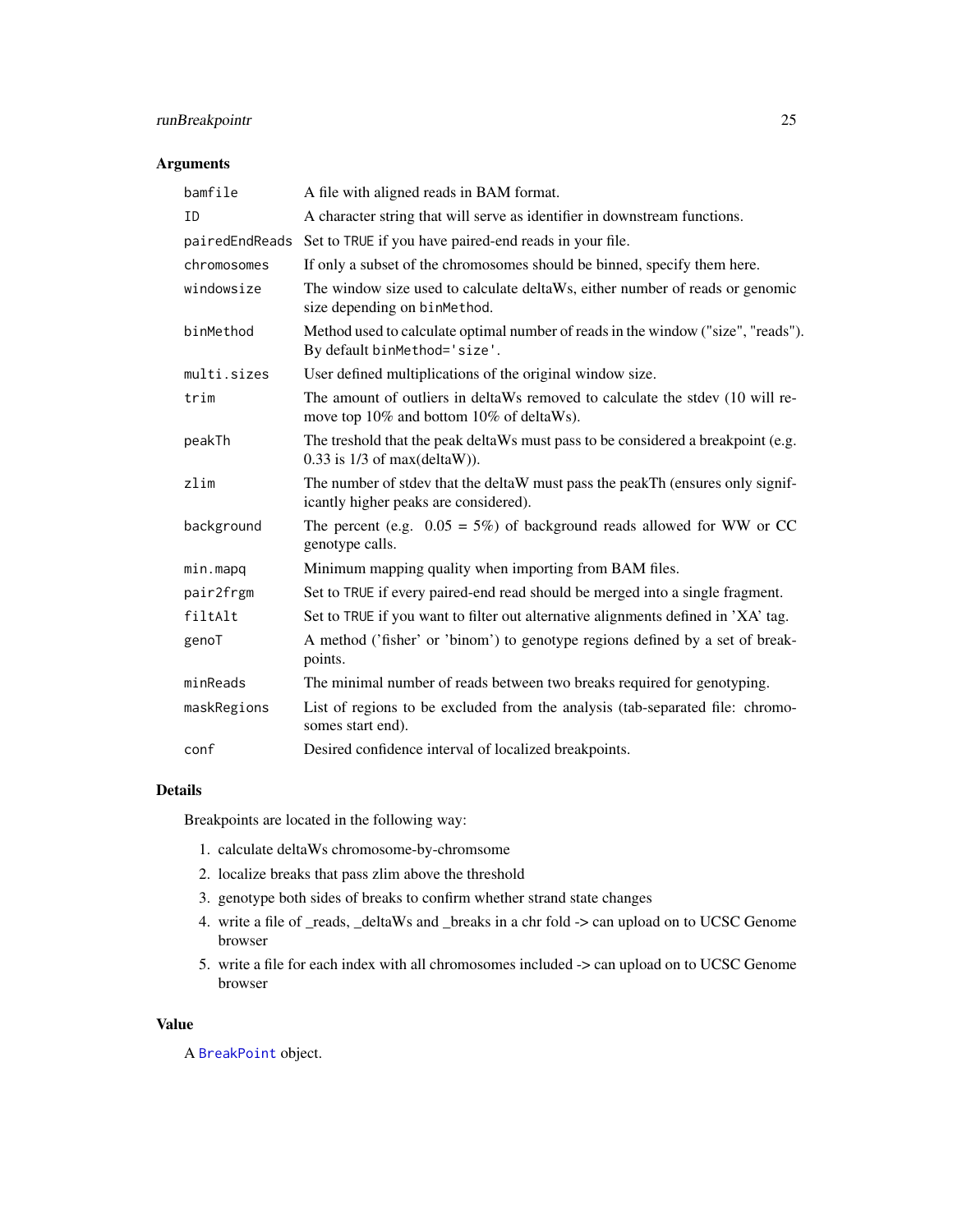#### Author(s)

David Porubsky, Ashley Sanders, Aaron Taudt

#### Examples

```
## Get an example file
exampleFolder <- system.file("extdata", "example_bams", package="breakpointRdata")
exampleFile <- list.files(exampleFolder, full.names=TRUE)[1]
## Run breakpointR
brkpts <- runBreakpointr(exampleFile, chromosomes='chr22', pairedEndReads=FALSE)
```
summarizeBreaks *Compile breakpoint summary table*

#### Description

This function will calculate deltaWs from a [GRanges-class](#page-0-0) object with read fragments.

#### Usage

```
summarizeBreaks(breakpoints)
```
#### Arguments

breakpoints A list containing breakpoints stored in [GRanges-class](#page-0-0) object.

#### Value

A data.frame of compiled breakpoints together with confidence intervals.

#### Author(s)

David Porubsky

### Examples

```
## Get some files that you want to load
exampleFolder <- system.file("extdata", "example_results", package="breakpointRdata")
file <- list.files(exampleFolder, full.names=TRUE)[1]
breakpoints <- get(load(file))[c('breaks', 'confint')]
summarizeBreaks(breakpoints)
```
<span id="page-25-0"></span>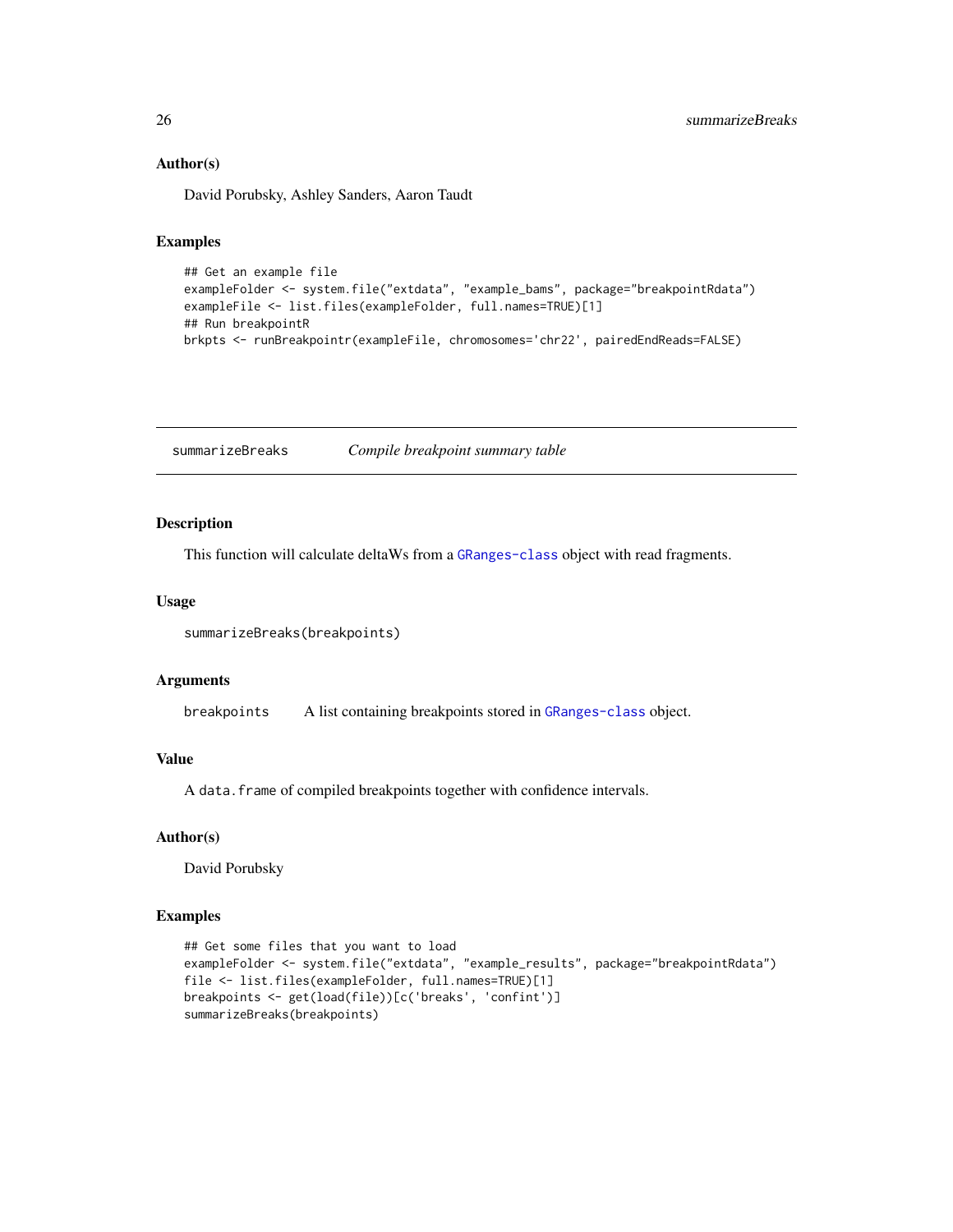<span id="page-26-0"></span>synchronizeReadDir *Synchronize Strand-seq read directionality*

### Description

This function aims to synchronize strand directionality of reads that fall into WW and CC regions.

### Usage

```
synchronizeReadDir(files2sync, collapseWidth = 5e+06)
```
### Arguments

files2sync A list of files that contains [BreakPoint](#page-2-2) objects. collapseWidth A segment size to be collapsed with neighbouring segments.

### Value

A [GRanges-class](#page-0-0) object that reads synchronized by directionality.

### Author(s)

David Porubsky

### Examples

```
## Get some files that you want to load
exampleFolder <- system.file("extdata", "example_results", package="breakpointRdata")
files2sync <- list.files(exampleFolder, full.names=TRUE)[1]
synchronizeReadDir(files2sync=files2sync)
```
transCoord *Transform genomic coordinates*

### Description

Add two columns with transformed genomic coordinates to the [GRanges-class](#page-0-0) object. This is useful for making genomewide plots.

#### Usage

```
transCoord(gr)
```
#### Arguments

gr A [GRanges-class](#page-0-0) object.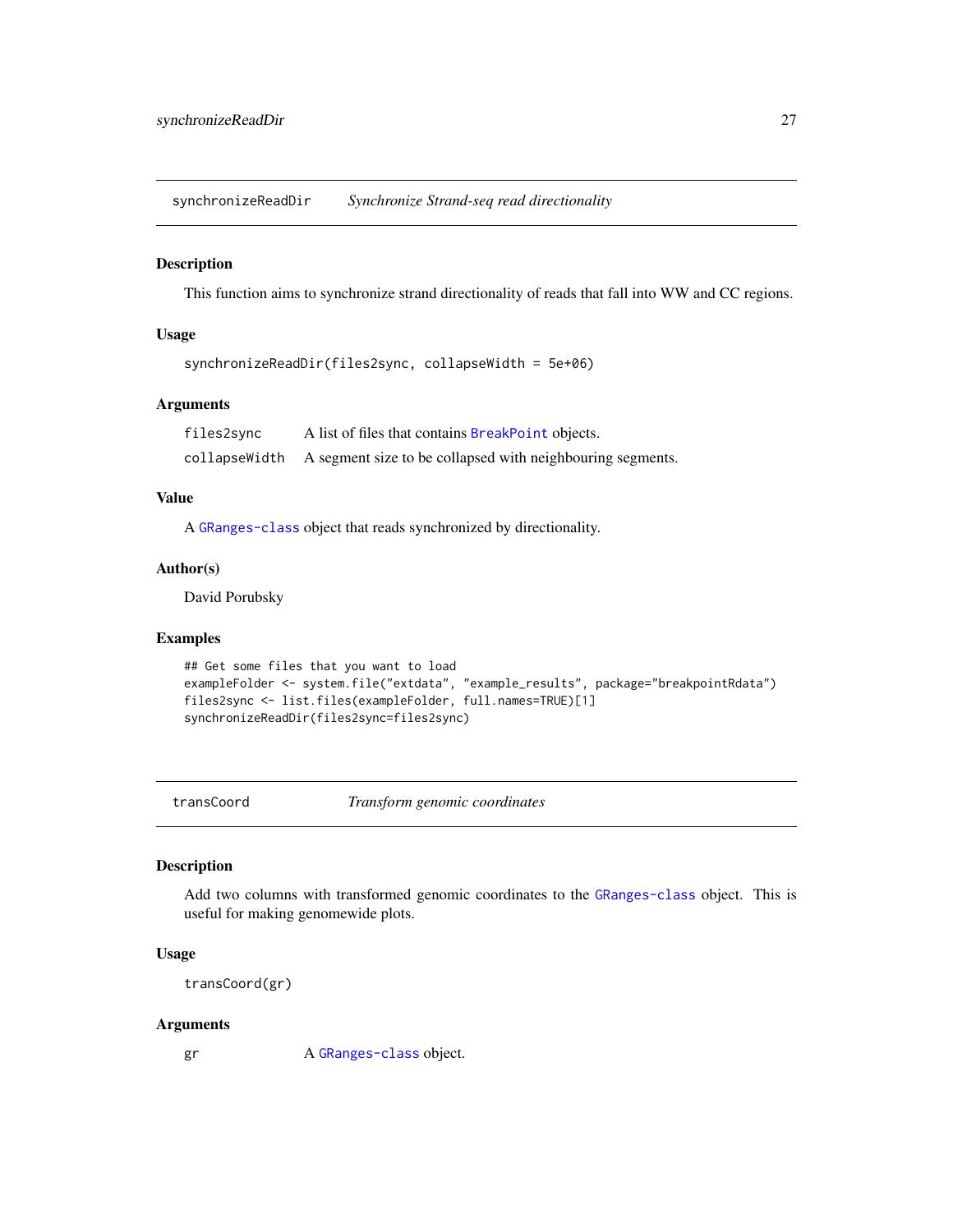### <span id="page-27-0"></span>Value

The input [GRanges-class](#page-0-0) with two additional metadata columns 'start.genome' and 'end.genome'.

writeConfig *Write breakpointR configuration file*

### Description

Write an breakpointR configuration file from a list structure.

### Usage

```
writeConfig(config, configfile)
```
### Arguments

| config     | A list structure with parameter values. Each entry will be written in one line. |
|------------|---------------------------------------------------------------------------------|
| configfile | Filename of the outputfile.                                                     |

### Value

NULL

### Author(s)

Aaron Taudt